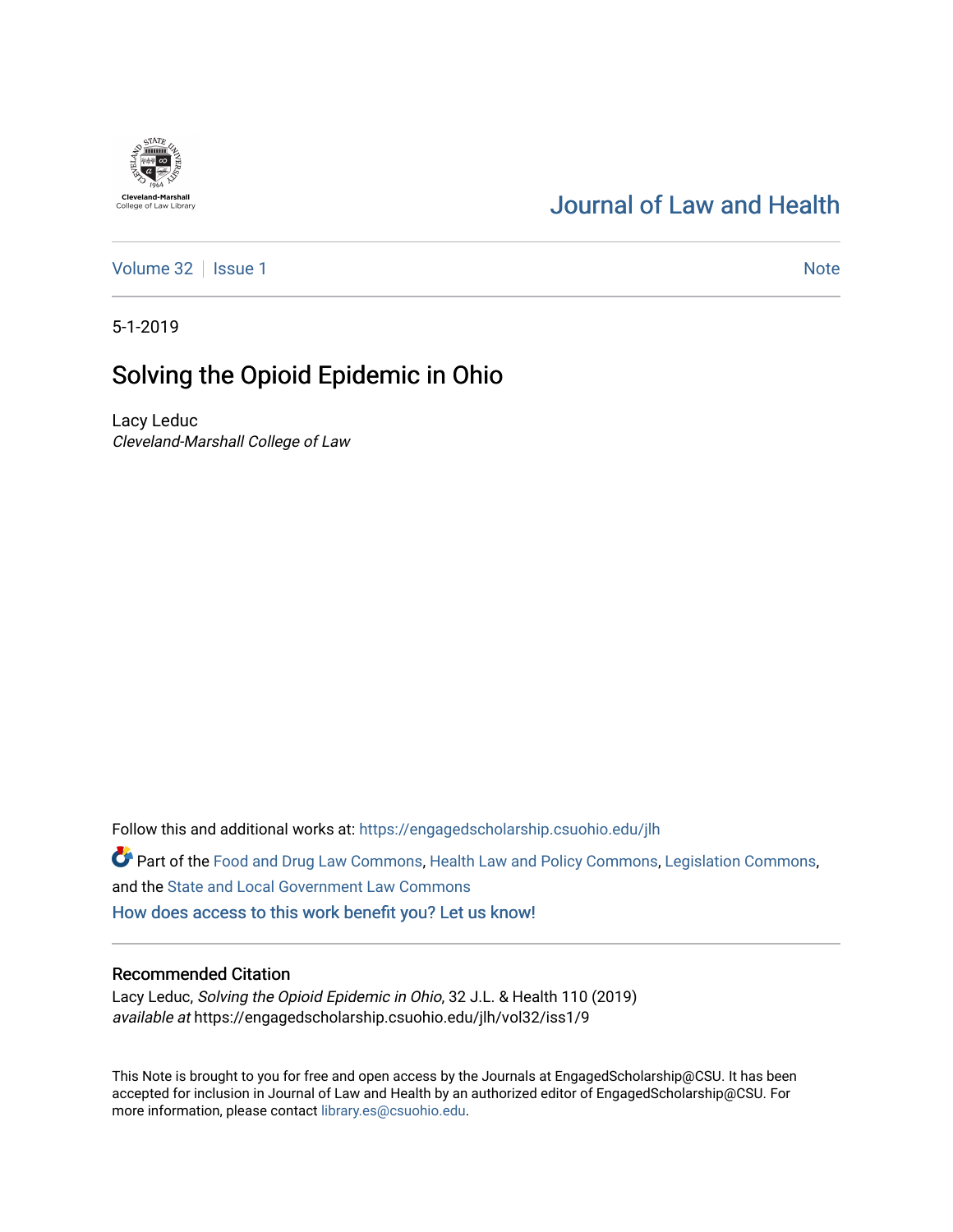## **SOLVING THE OPIOID EPIDEMIC IN OHIO**

LACY LEDUC, CLEVELAND MARSHALL COLLEGE OF LAW, J.D. 2019

| L         |             |                                                                |  |
|-----------|-------------|----------------------------------------------------------------|--|
| H.        |             |                                                                |  |
|           | A.          |                                                                |  |
|           |             | 1.                                                             |  |
|           |             | What Is Heroin, and Where Does it Come From?116<br>$2_{1}$     |  |
|           |             | Why This Issue is Important to the Government 118<br>3.        |  |
|           |             | The Role Of The Food And Drug Administration 119<br>4.         |  |
|           | B.          | What Role Are Drug Pharmaceutical Companies Playing? 120       |  |
|           |             | Drug Representatives Provide Information to the Medical<br>1.  |  |
|           |             |                                                                |  |
|           | C.          |                                                                |  |
| III.      |             |                                                                |  |
|           | A.          | The Solution: An Exception to the Learned Intermediary         |  |
|           |             |                                                                |  |
|           | $R_{\cdot}$ | The United States Supreme Court has the Authority to Make this |  |
|           |             |                                                                |  |
|           | $C_{\cdot}$ |                                                                |  |
|           | D.          | The Ohio Supreme Court has the Authority to Make this          |  |
|           |             |                                                                |  |
|           |             | Repealing The Learned Intermediary Doctrine132<br>1.           |  |
|           |             | $2^{+}$                                                        |  |
| <b>IV</b> |             |                                                                |  |
|           |             |                                                                |  |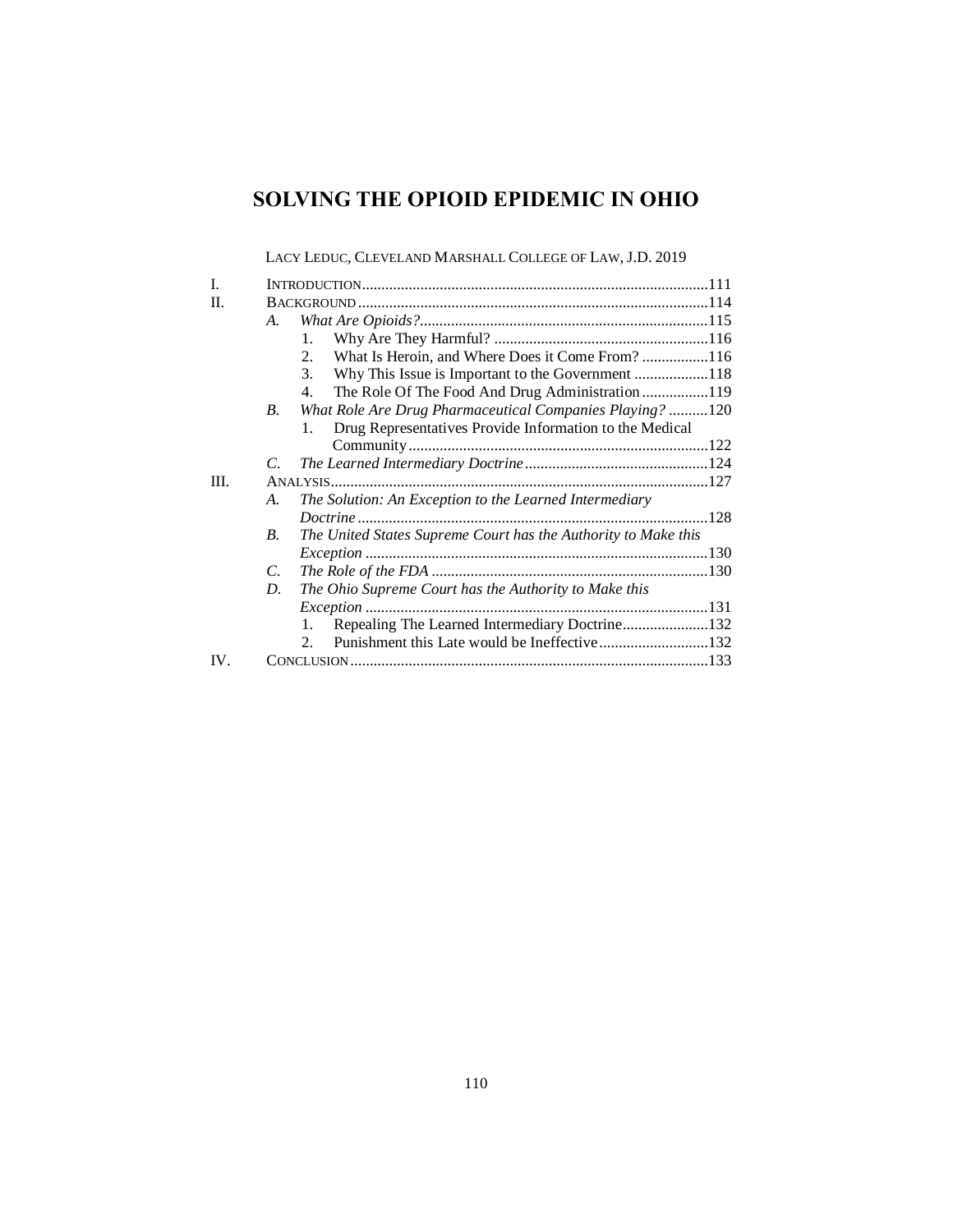l

#### I. INTRODUCTION

"Providers wrote nearly a quarter of a billion opioid prescriptions in 2013; enough for every American to have their own bottle of pills."<sup>1</sup> This high number of pills per American has started a tidal wave of problems that is sweeping across America. However, it is the drug manufacturers that are responsible for these growing problems. The opioid epidemic that is striking the nation is drawing serious attention and raising questions about what to do to solve it. While it is a nationwide problem, it has also hugely affected Ohio. These drugs are no longer those that can be associated with the common image of a 'drug addict;' they are being found far more frequently in high schools, affluent neighborhoods, and families of all races, cultures, religions and income statuses alike.<sup>2</sup> The key to stopping this problem lies within the prescription drug community. Prescription drug manufacturers have a major influence on the number of pills being prescribed by doctors. In 2016, 631 million opioid pills, such as OxyContin, Percocet, Vicodin, Lortab, and Percodan were given out, and this number showed a 20.4% decrease since 2012.<sup>3</sup>

These national problems target families and people all over the country, including Daniel,<sup>4</sup> who went to high school in a small affluent town right outside Cleveland, Ohio. He was in high school the first time he began using pain pills. What started out as pain medication after an injury, quickly led Daniel to take illegal means to obtain more pain medication. Unbeknownst to his family and friends, this is how Daniel's problem began. He went off to college after graduating high school, and that is when it became very apparent to his family he was having problems. After plummeting grades and learning he had sold nearly everything he owned, his parents had no choice but to bring him home. It was not until Daniel got home that his family was really able to understand the severity of this problem. Not only was he selling his own belongings

Pain Reliever (OPR) Prescription Rates Nationally and by State: 2010-2013.

<sup>2</sup> David Armstrong, *52 weeks, 52 faces*, STAT (Dec. 20, 2016),

https://www.statnews.com/feature/opioid-epidemic/obituaries**/**; *see also* Vince Grzegorek, *Another Brutally Honest Obituary From a Family Who Lost a Loved on to a Heroin Overdose*, SCENE & HEARD (May 5, 2017), https://www.clevescene.com/scene-andheard/archives/2017/05/05/another-brutally-honest-obituary-from-a-family-who-lost-a-lovedone-to-a-heroin-overdose; *see also* Dan Horn and Terry DeMio, *Seven Days of Heroin; This is what an Epidemic Looks Like*, CINCINNATI.COM (Sept. 10, 2017), https://www.cincinnati.com/pages/interactives/seven-days-of-heroin-epidemic-cincinnati/; *see also* Jen Steer, *Local man Shares Emotional Account of Daughter's Heroin Overdose*, FOX 8

NEWS (Dec. 27, 2017), http://fox8.com/2017/12/27/local-man-shares-emotional-account-ofdaughters-heroin-overdose/.

<sup>3</sup> OHIO AUTOMATED RX REPORTING SYSTEM ANNUAL REPORT (2016).

<sup>4</sup> Busch Funeral Home, *Obituary for Daniel Wolanski*, (April 20, 2015), http://buschfuneral.tributes.com/obituary/show/Daniel-Joesph-Wolanski-102411062 (daniel was a high school kid, growing up in an affluent neighborhood, right outside of Cleveland, went to a nationally ranked high school, and would go on to attend a well-known College, University of Cincinnati. This story is significant, important and relevant to this topic because it shows that this epidemic is harming and reaching further than just our visualizations of "drug addicts" or people who are using drugs, but reaching into high schools, middle schools, colleges, and tearing apart families).

<sup>&</sup>lt;sup>1</sup> IMS Health, National Prescription Audit (NPATM). Cited in internal document: Preliminary Update on Opioid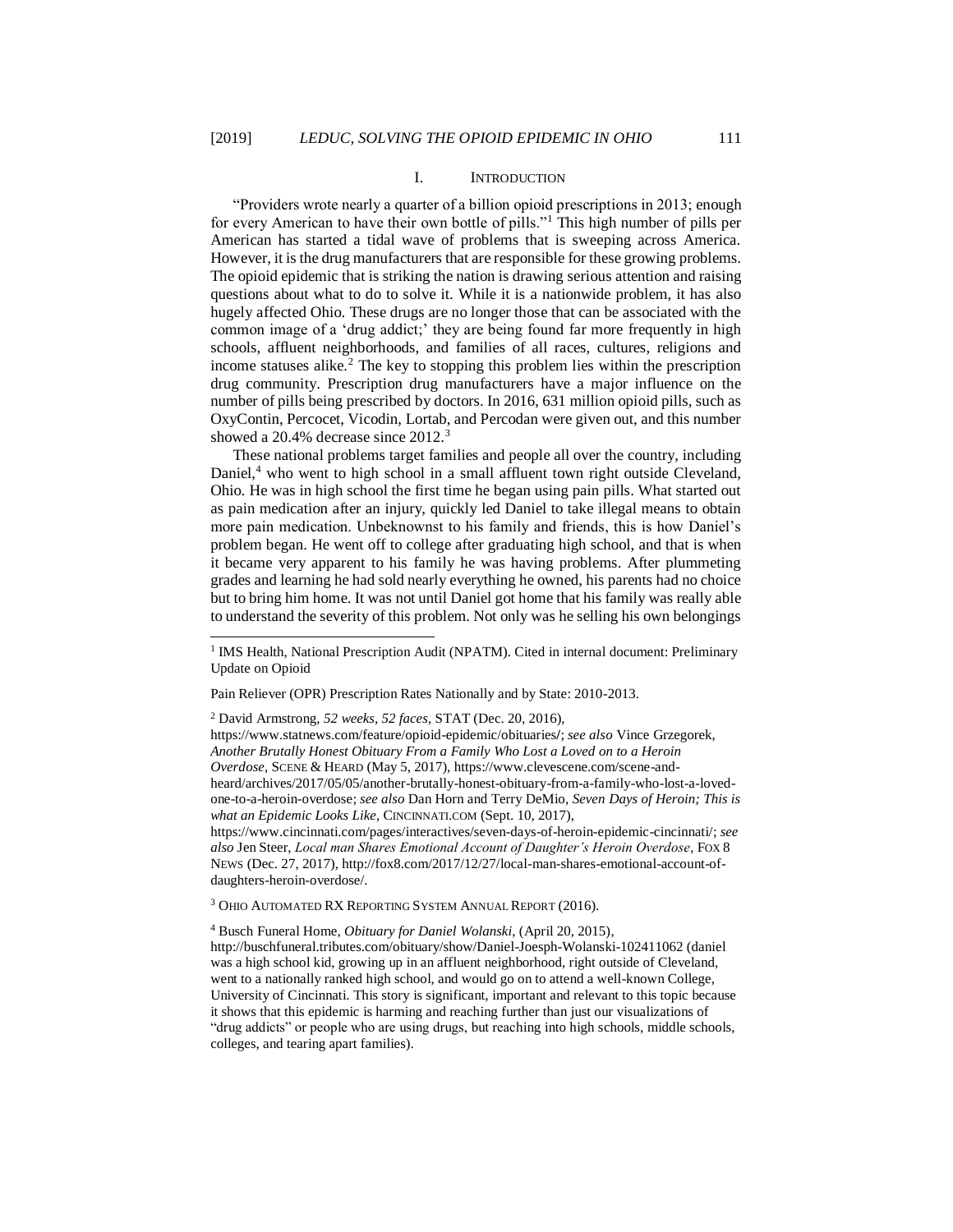for pills, but he was stealing from his family and selling whatever he could get his hands on from the ones he loved just to get his next round of pills.<sup>5</sup> With the help of his family, Daniel agreed to go to a rehabilitation facility and get the help he so desperately needed.

After completing his program, he stayed clean for a period of time, but eventually fell right back into his old habits, except this time, it became deadlier because the pills were no longer affordable. Daniel turned to heroin, a much cheaper and stronger option, and it was not until his first overdose that his family realized the true battle he had ahead of him. Daniel was denied rehabilitation treatment the next time around because health insurance refused to pay and the cost was far more than the family could afford out of pocket.<sup>6</sup>

Unfortunately for Daniel, this was happening at a time when heroin was being mixed and cut with a new drug called fentanyl, a much stronger drug than heroin and usually kept quiet when it is mixed in with heroin. Shortly thereafter, when Daniel was only 24 years old, he was found dead in his apartment, and it was determined that this occurred from an accidental overdose of heroin. This is unfortunately the tragic yet common ending we are seeing in today's society. What started out as prescription pills for an injury, eventually lead to the untimely death because of addiction.

The opioid epidemic that Ohio is faced with today is taking the lives of people across all age ranges.<sup>7</sup> Between 2014 and 2015, Ohio had the greatest number of opioid related deaths in the nation – with 1 in every 14 deaths from opioids in the United States occurring in the state.<sup>8</sup> With these alarming numbers, states like Ohio, that are

<sup>5</sup> NATIONAL INSTITUTE ON DRUG ABUSE, *Principles of Drug Abuse Treatment for Criminal Justice Populations – A research-based guide*, ("Individuals who use illicit drugs are more likely to commit crimes, and it is common for many offenses to be committed by individuals who had used drugs or alcohol prior to committing the crime, or who were using at the time of the offense"), https://www.drugabuse.gov/publications/principles-drug-abuse-treatmentcriminal-justice-populations/introduction.

<sup>6</sup> AMERICAN ADDICTION CENTERS, *Heroin Addiction and Treatment*, (rehabilitation from heroin addiction uses medical detox, however, most heroin users want to be free of drugs upon arrival and tend to rush the process, causing a relapse, or they will complete the medically assisted detox, but have no way of dealing with the addiction once they leave treatment, and then end up relapsing again), https://americanaddictioncenters.org/herointreatment/#The%20Best%20Way%20to%20Treat%20Heroin%20Addiction (last updated Sept. 4, 2018).

<sup>7</sup> Elizabeth Llorente, *Opioid Addiction Crisis spurs brutal Candor in Obituaries*, FOX NEWS (May 14,2017), (a 23-year-old man from Staten Island, New York dies from an overdose), http://www.foxnews.com/health/2017/05/14/opioid-addiction-crisis-spurs-brutal-candor-inobituaries.html; *see also* Shelly Bradbury, PITTSBURGH POST-GAZETTE (May 4, 2017) (an 11 year-old girl dies from a heroin overdose), http://www.post-

gazette.com/news/overdosed/2017/05/04/11-year-old-girl-overdoses-heroin-Beechview-Pittsburgh-Narcan/stories/201705040162; *see also* Pat Grossmith, *Heroin Overdoses take Their toll in NH's Largest City*, UNION LEADER NEW HAMPSHIRE (Sept. 23, 2015), (the oldest fatality due to a heroin overdose was a 51-year-old man),

http://www.unionleader.com/Heroin\_overdoses\_take\_their\_toll\_in\_NHs\_largest\_city\_ (all of these examples show the significance of this epidemic. It is not only affecting those we consider "drug addicts," but it is ravaging through the young and the old alike, all across the country).

<sup>8</sup> THE HENRY J. KAISER FAMILY FOUNDATION OVERDOSE DEATHS, (2014-2015); *see also*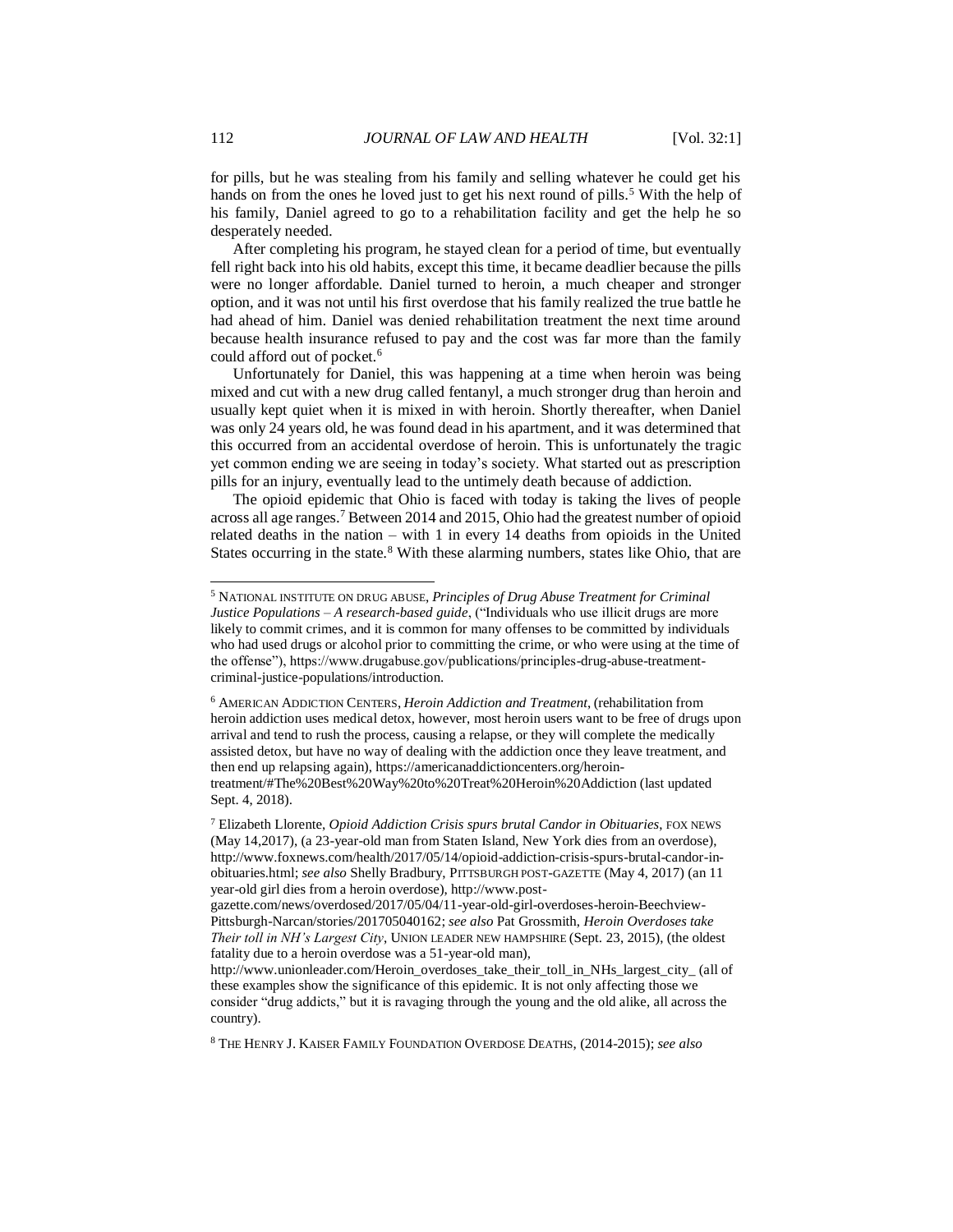being hit hardest with this problem, are looking for the best solutions to decrease these numbers. Ohio can be found at the top of that list, among other states, aggressively looking for ways to combat this terrible but growing problem.

On May 31, 2017, Ohio Attorney General Mike DeWine decided to take a step in the right direction of fighting the epidemic. DeWine brought the first of many lawsuits against five top drug pharmaceutical companies.<sup>9</sup> The five companies are, Purdue Pharma, Teva Pharmaceutical Industries, Cephalon, Inc., Janssen Pharmaceuticals, and Endo Health Solutions Inc.<sup>10</sup> There are several counts being raised against the pharmaceutical companies, but only the counts for deceptive marketing practices are relevant for this Note.<sup>11</sup> This charge is particularly important here because Attorney General DeWine states that these deceptive marketing practices are one of the leading causes of this serious opioid epidemic.<sup>12</sup> This lawsuit has in turn prompted several other states to follow suit.<sup>13</sup> The trend of bringing these lawsuits shows the willingness of states to recognize the problem and the want of these states to hold the correct entities accountable.<sup>14</sup> New York Attorney General Eric Schneiderman stated, "For millions of Americans, their personal battle with opioid addiction did not start in a back alley with a tourniquet and syringe, they got hooked on medicine they were prescribed for pain or that they found in a medicine cabinet."<sup>15</sup> With law suits becoming more prevalent, it is showing the willingness of states to accept and want to hold those who are responsible accountable: the big drug pharmaceutical companies. In doing so, any entity bringing a lawsuit will have to overcome an exception, that exists under Products Liability Law, the Learned Intermediary Doctrine.

Under Federal and State law, there is an exception that exists, called the Learned Intermediary Doctrine. This exception is one which can absolve the drug manufacturers of liability from any misconduct that might be found and transfer that

2013DrugOverdoseData.pdf?la=en.

<sup>10</sup> *Id.*

l

<sup>13</sup> Colin Dwyer, *Ohio Sues 5 Major Drug Companies For 'Fueling Opioid Epidemic'*, NPR THE TWO WAY (May 31, 2017) (Ohio followed Alabama in filing a law suit), https://www.npr.org/sections/thetwo-way/2017/05/31/530929307/ohio-sues-5-major-drugcompanies-for-fueling-opioid-epidemic; *see also* Jackie Borchardt, *Ohio Opioid Lawsuit against 5 Pharma Companies: 6 Things to Know*, CLEVELAND.COM (May 31, 2017) (Cherokee nation in Oklahoma also followed Ohio's lead in filing a law suit), http://www.cleveland.com/metro/index.ssf/2017/05/ohios\_opioid\_lawsuit\_against\_5.html.

https://www.npr.org/sections/thetwoway/2017/09/19/552135830/41-states-to-investigatepharmaceutical-companies-over-opioids.

OHIO DEPARTMENT OF HEALTH, *Drug Overdose Report* (in 2013, Ohio had 2,110 deaths unintentional drug overdoses), https://www.odh.ohio.gov/- /media/ODH/ASSETS/Files/health/injury-prevention/odhnews-

*<sup>9</sup> Complaint, State of Ohio v. Purdue Pharma, et al., No. 17CI000261.*

*<sup>11</sup> Complaint at 66, State of Ohio v. Purdue Pharma, et al., No. 17CI000261.*

<sup>12</sup> *Id.*

<sup>14</sup> Yuki Noguchi, *41 States to Investigate Pharmaceutical Companies Over Opioids*, NPR THE TWO WAY (September 19, 2017)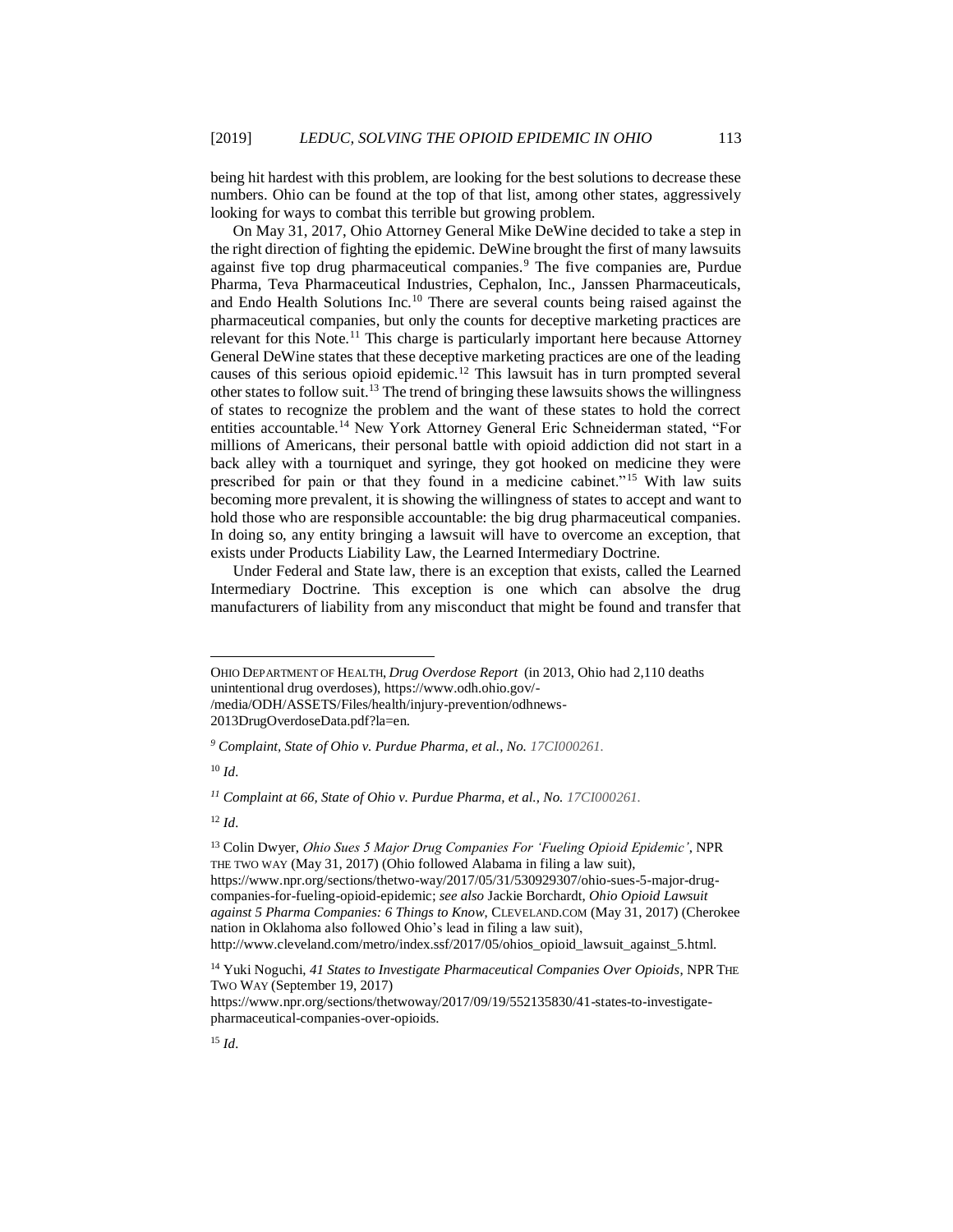liability to any treating physician.<sup>16</sup> This exception is extremely relevant to this topic because it is the way many drug manufacturers were able to avoid being held responsible in the past. This Note proposes that with the current pending lawsuit in the State of Ohio, an exception to the Learned Intermediary Doctrine should be introduced. This Note will begin with a discussion of opioids and how these drugs have become such an aggressive problem in a very short amount of time in Ohio. Part II will talk about the role the government can play and the role the drug manufacturers have played and continue to play in the availability of opioids. It will discuss the effect these drug pharmaceutical companies have had on this problem and have had in increasing this problem. Part II will also discuss why this is a problem and why this problem matters. Further, it will talk about the steps that have already been taken by the Ohio Legislature to combat the opioid problems. Finally, it will delve into a discussion of what this current lawsuit means for fighting and decreasing the opioid problem and how it will directly affect the heroin epidemic in Ohio.

## II. BACKGROUND

While this is a national problem, Ohio has been one of many states hit hard by this problem.<sup>17</sup> In 2010, Ohio declared a public health emergency due to rising overdose deaths.<sup>18</sup> "In 2016, unintentional drug overdoses caused the deaths of 4,050 Ohio residents, which was a 32.8% increase compared to 2015."<sup>19</sup> Although prescription opioid-related deaths have declined again, from 667 in 2015 to 564 in  $2016$ ,  $20$  the damage from the prescription pills has already been done and continues to ravage through the most unsuspecting homes and families. According to a study conducted by the Center for Behavioral Health Statistics and Quality, in August of 2013, three out of four new heroin users reported first abusing prescription opioids before beginning to use heroin.<sup>21</sup> While these unintentional drug overdoses include heroin,<sup>22</sup> the lawsuit brought by the state of Ohio relates the heroin epidemic directly to the misrepresentation of the effects of treating chronic pain with opioid pain killers.<sup>23</sup> The lawsuit intends to hold the drug manufacturing companies liable for these misrepresentations that were made, which in turn lead to the heroin epidemic that is faced by so many today.

<sup>20</sup> *Id.*

l

<sup>16</sup> Ohio Rev. Code Ann. §2307.76(C) (West 1988).

<sup>17</sup> AMERICAN ADDICTION CENTERS, *supra* note 6.

<sup>&</sup>lt;sup>18</sup> Ohio Attorney General Complaint against Pharmaceutical Companies: The State of Ohio is suing 5 major drug pharmaceutical companies for allegedly misrepresenting their products and for false advertising, as a violation of the law under the products liability law in Ohio, and under Fraud in Ohio.

<sup>19</sup> OHIO DEPARTMENT OF HEALTH, *Drug Overdose Report* (2016).

<sup>21</sup> Pradip K. Muhuri Et Al., *Association of Nonmedical Pain Reliever Use and Initiation of Heroin Use in the United* States, SAMHSA (Aug. 2013),

https://www.samhsa.gov/data/sites/default/files/DR006/DR006/nonmedical-pain-reliever-use-2013.htm.

<sup>23</sup> Complaint at 29, State of Ohio v. Purdue Pharma, et al., No. 17CI00026.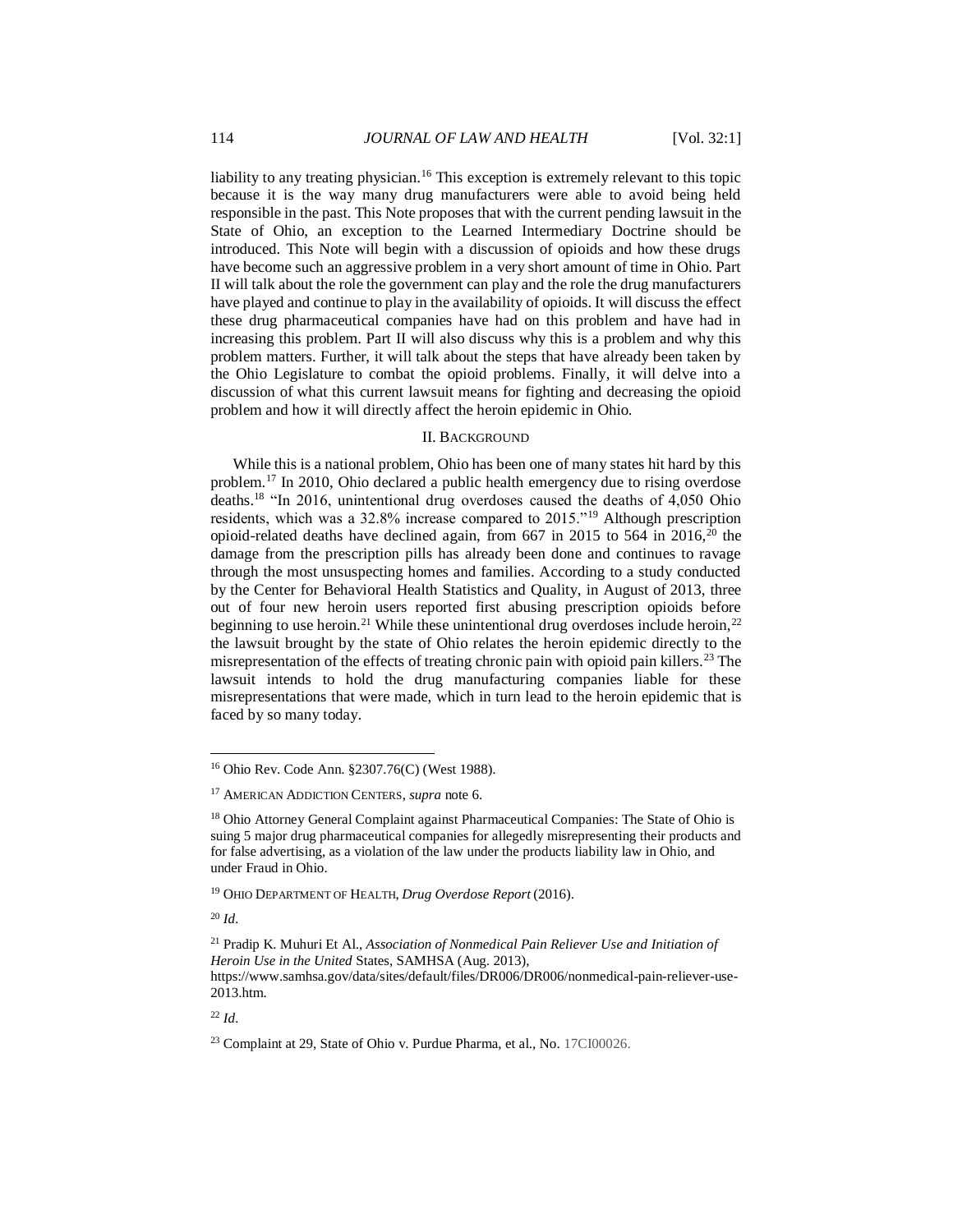This section will begin with a brief discussion of opioids and what they are, the epidemic that is happening, and why it is important for the government to step in and take action. Next, there will be a discussion on the main role the drug manufacturers play in this epidemic. Also, this section will discuss the steps taken to try and hold these pharmaceutical companies liable. Finally, it will end with why the proposed solution is the best way to begin to get this epidemic under control.

## *A. What Are Opioids?*

Opioids are a class of drugs that are usually taken for pain relief.<sup>24</sup> There are natural opioids and then there are manmade synthetic opioids.<sup>25</sup> Natural opioids come from the poppy plant, while synthetic opioids are created in a lab.<sup>26</sup> Heroin, fentanyl and OxyContin are the three most commonly known synthetic opioids because they are manmade as opposed to being natural.<sup>27</sup> "Prescription opioids are powerful painreducing medications that include prescription oxycodone, hydrocodone, and morphine."<sup>28</sup> Opioids work by interacting with the opioid receptors that are on nerve cells in the body and brain. People who take opioids for long periods of time are known to have a higher risk of becoming addicted to the pills.<sup>29</sup> These opioid addictions quickly lead to heroin addictions because heroin is more readily available.<sup>30</sup> Heroin is also far less expensive than any prescription opioids that individuals take.<sup>31</sup> Heroin is also considered to be a better option because users and addicts no longer have to go to their doctor to get a prescription.<sup>32</sup> The effects that opioids have are clear, but it is not always clear why these drugs are such a danger and so harmful to many people in society.

<sup>26</sup> *Id.*

<sup>27</sup> *Id.*

 24 NATIONAL INSTITUTE OF DRUG ABUSE, *Opioids*, (Nov. 2018), https://www.drugabuse.gov/drugs-abuse/opioids.

<sup>25</sup> Casa Palmera Staff, *What Drugs are Opiates?*, CASA PALMERA (Nov. 17, 2016), https://casapalmera.com/blog/what-drugs-are-opiates/.

<sup>28</sup> U.S. FOOD AND DRUG ADMINISTRATION, *Opioid Medications*, U.S. DEP'T HEALTH AND HUM. SERVICES (last updated June 14, 2018), https://www.fda.gov/Drugs/DrugSafety/InformationbyDrugClass/ucm337066.htm.

<sup>29</sup> NATIONAL INSTITUTE OF DRUG ABUSE, *Opioids* https://www.drugabuse.gov/drugsabuse/opioids.

<sup>30</sup> OHIO PRESCRIPTION DRUG ABUSE TASK FORCE; OHIO SUBSTANCE ABUSE MONITORING NETWORK (2008); *see also* AMERICAN SOCIETY OF ADDICTION MEDICINE ("94% of respondents in a 2014 survey of people in treatment for opioid addiction said they chose to use heroin because prescription opioids were 'far more expensive and harder to obtain.'"), https://www.asam.org/docs/default-source/advocacy/opioid-addiction-disease-factsfigures.pdf.

<sup>31</sup> OHIO PRESCRIPTION DRUG ABUSE TASK FORCE; OHIO SUBSTANCE ABUSE MONITORING NETWORK,*supra* note 30.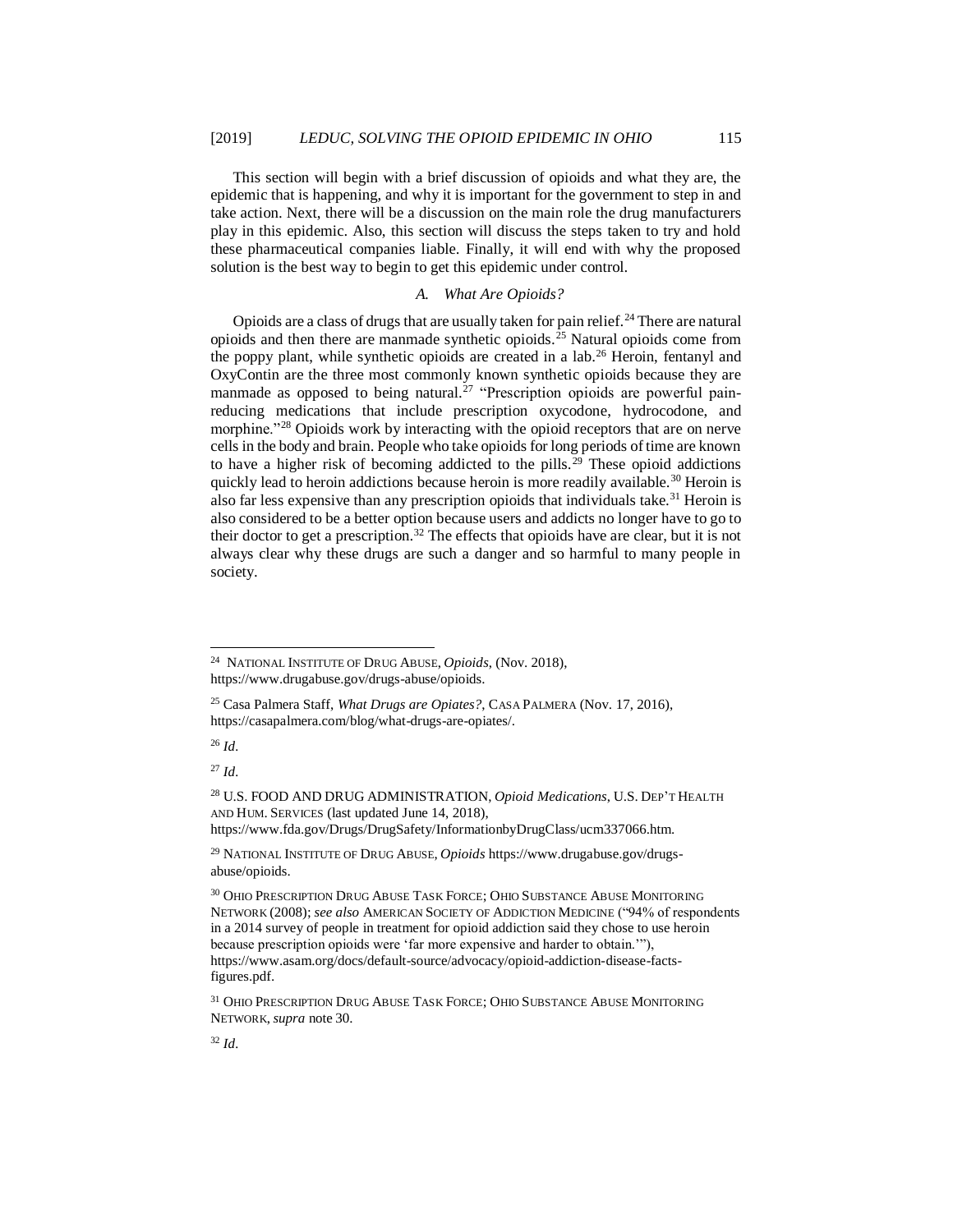#### 1. Why Are They Harmful?

Opiates are so harmful because of the way they interact with the brain. Opiates create endorphins in the brain, which in turn, lead to the user experiencing a rush of emotions.<sup>33</sup> This rush of emotions is due to endorphins releasing dopamine, what is often known as the 'feel-good' emotion.<sup>34</sup> This process does not become an issue unless these drugs are taken over a long period of time.<sup>35</sup> The brain eventually stops producing endorphins naturally, so once the drugs are no longer being taken, the user no longer experiences those positive feelings and emotions.<sup>36</sup> Without taking the drugs, the dopamine levels in the brain drop significantly, so the person taking the drugs is not experiencing this rush of emotion anymore.<sup>37</sup> "The body quickly builds up a tolerance to opioids, so it takes more and more of the drug to create the same pain-relieving and euphoric effects."<sup>38</sup> Dr. Nora Volkow compared the effects of taking opioids with bad steering, "Your steering wheel does not work properly. So not only are you actually accelerating with intense desire and motivation to get the drug, you are not able to self-regulate and say, 'If I take the drug, I will end up in jail."<sup>39</sup> This analogy helps to explain the dependency, because the brain is no longer producing these endorphins. A person who is addicted will do anything just to have that experience again, without considering the consequences.<sup>40</sup> The reactions that occur in the brain can help explain why people turn from opioids to heroin.

2. What Is Heroin, and Where Does it Come From?

The drug heroin is at the heart of this epidemic and is bringing light to this epidemic, so it is important for this Note to explain the role of heroin. Heroin is an opioid drug made from morphine.<sup>41</sup> Heroin can come in different forms and can be ingested in different ways, but the main way people use heroin is by injecting it with

<sup>35</sup> *Id.*

l

<sup>36</sup> *Id.*

<sup>37</sup> Newman, *supra* note 34.

<sup>38</sup> *Id.*

<sup>41</sup> NATIONAL INSTITUTE ON DRUG ABUSE, *What is Heroin?* (2018)

<sup>33</sup> Michael's House, *Why Are Opiates so Addictive?* (2017),

http://www.michaelshouse.com/opiate-rehab/why-are-opiates-so-addictive/.

<sup>34</sup> Katelyn Newman, *A Personal Look at a National Problem,* US NEWS AND WORLD REPORT (May 18, 2017), https://www.usnews.com/news/national-news/articles/2017-05-18/the-opioidepidemic-a-personal-look-at-a-national-problem.

<sup>39</sup> The Associated Press, *Science Say: Why are Opioids so Addictive?*, https://www.apnews.com/7615878f9f40487593d99f02e68d96ee/Science-Says:-Why-areopioids-so-addictive?

<sup>40</sup> Michael's House, *supra* note 33.

https://www.drugabuse.gov/publications/drugfacts/heroin; *see also* Medline Plus, *Morphine*, U.S. NATIONAL LIBRARY OF MEDICINE (June 15, 2017), (morphine is used to treat severe pain, and only used when there is no other way to treat the pain, morphine is highly regulated by the doctor or physician prescribing it because of how strong it is and how many side effects it causes), https://medlineplus.gov/druginfo/meds/a682133.html#why.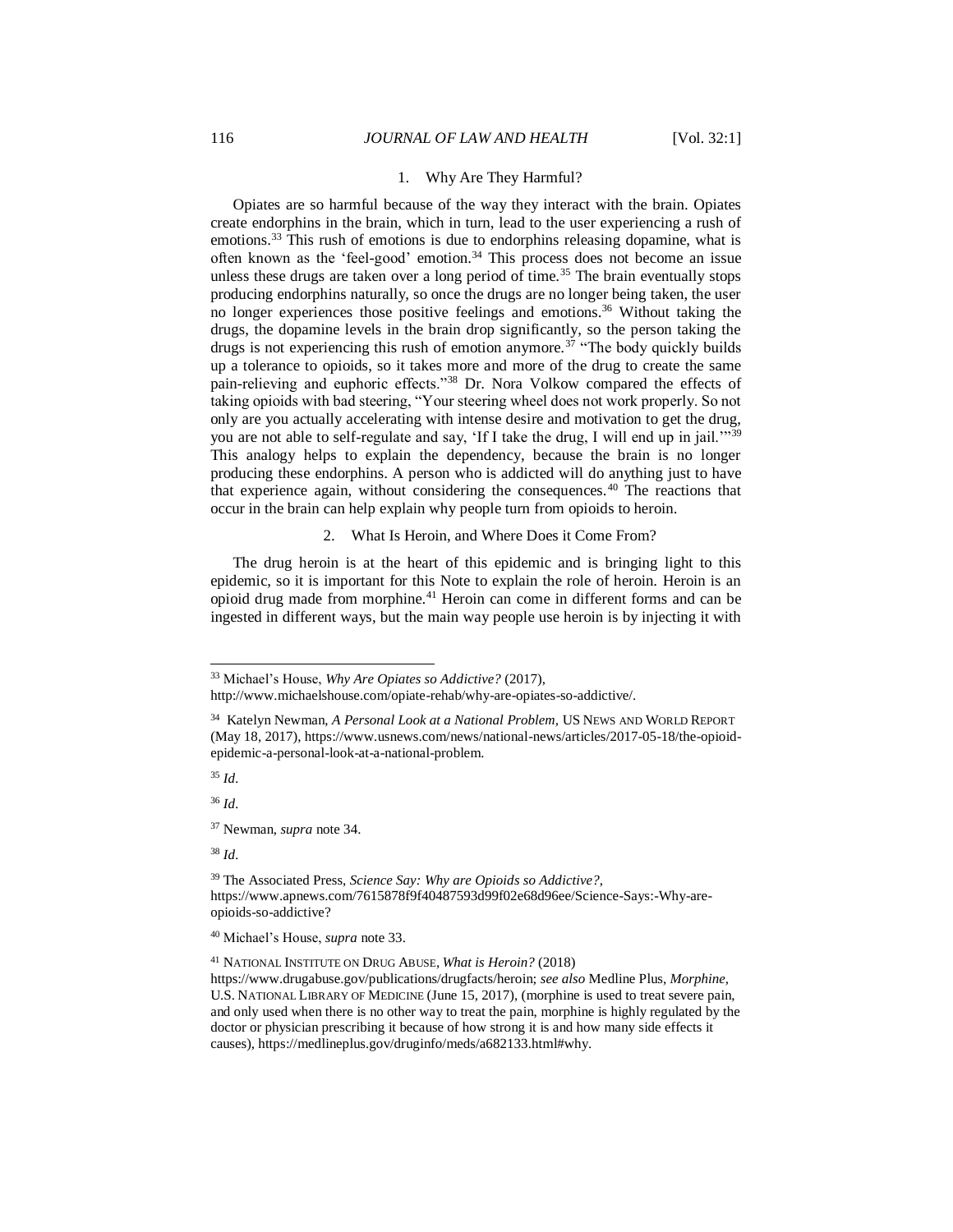a syringe.<sup>42</sup> The effects of heroin are very similar to that of the effects of prescription drug use; people using heroin typically report a feeling of euphoria.<sup>43</sup> Euphoria results because heroin affects the brain the same way prescription drugs do, which is binding to the opioid receptors in order to increase the feelings involved with pain and pleasure.<sup>44</sup>

Heroin is not a drug that is prescribed by doctors, it is a drug that is found on the streets. More commonly, it is known to be found on the dark net's "black market." The dark net "is a constellation of sites and services that can be accessed through a special browser, which routes online traffic so it's much more difficult to identify where it originally came from."<sup>45</sup> In July 2017, one of the largest online black market drug websites, known as AlphaBay, was taken down by the FBI.<sup>46</sup> This website was being run not only nationally, but internationally, and was housing more than 250,000 listings for illegal drugs. <sup>47</sup> It was estimated that previous to AlphaBay being shut down, there were about 238 vendors advertising for the sales of heroin.<sup>48</sup> While these type of online black market sites are very common, there are also physical places that people can go to obtain drugs illegally. For example, in August 2017, a medical clinic was closed in California for sending dangerous and addictive pills to the black market.<sup>49</sup> While these are only a few examples, instances like these are happening all over the United States and even worldwide.<sup>50</sup>

These kinds of statistics beg the question: how are these pills, which a patient needs a prescription to obtain, so readily available on the black market? Generally, there is one term that can describe this influx of prescription pills – diversion – which is most common at the patient level.<sup>51</sup> Diversion at the patient level consists of patients who

<sup>43</sup> *Id.*

<sup>47</sup> *Id.*

<sup>48</sup> *Id.*

l <sup>42</sup> *Id.* 

<sup>44</sup> *Id.*; *see also* NATIONAL INSTITUTE ON DRUG ABUSE, *What are the immediate effects of heroin use?* (Jan. 2018), https://www.drugabuse.gov/publications/research-reports/heroin/what-areimmediate-short-term-effects-heroin-use (abusers report a "rush" feeling, and this "rush" feeling generally controls how much of the drug is taken in by the user and how quickly they experience the rush).

<sup>&</sup>lt;sup>45</sup> Kif Leswing, *The FBI just took down AlphaBay, Online Black Market for Drugs*, BUSINESS INSIDER (Jul. 20, 2017), http://www.businessinsider.com/alphabay-online-black-market-takendown-silk-road-2017-7.

<sup>46</sup> *Id. see also* Joseph Goldstein, *Arrest in U.S. Shuts Down a Black Market for Narcotics* (Oct. 2, 2013), (Silk Road was another website run on the dark net, was home to more than 100,000 customers and was also responsible for the selling of black market drugs), https://www.nytimes.com/2013/10/03/nyregion/operator-of-online-market-for-illegal-drugsis-charged-fbi-says.html.

<sup>49</sup> Thom Mrozek, UNITED STATES ATTORNEY'S OFFICE; CENTRAL DISTRICT OF CALIFORNIA (Aug. 3, 2017), https://www.justice.gov/usao-cdca/pr/operators-bogus-medical-clinicscharged-conspiracy-divert-massive-amounts-prescription.

<sup>50</sup> Leswing, *supra* note 45.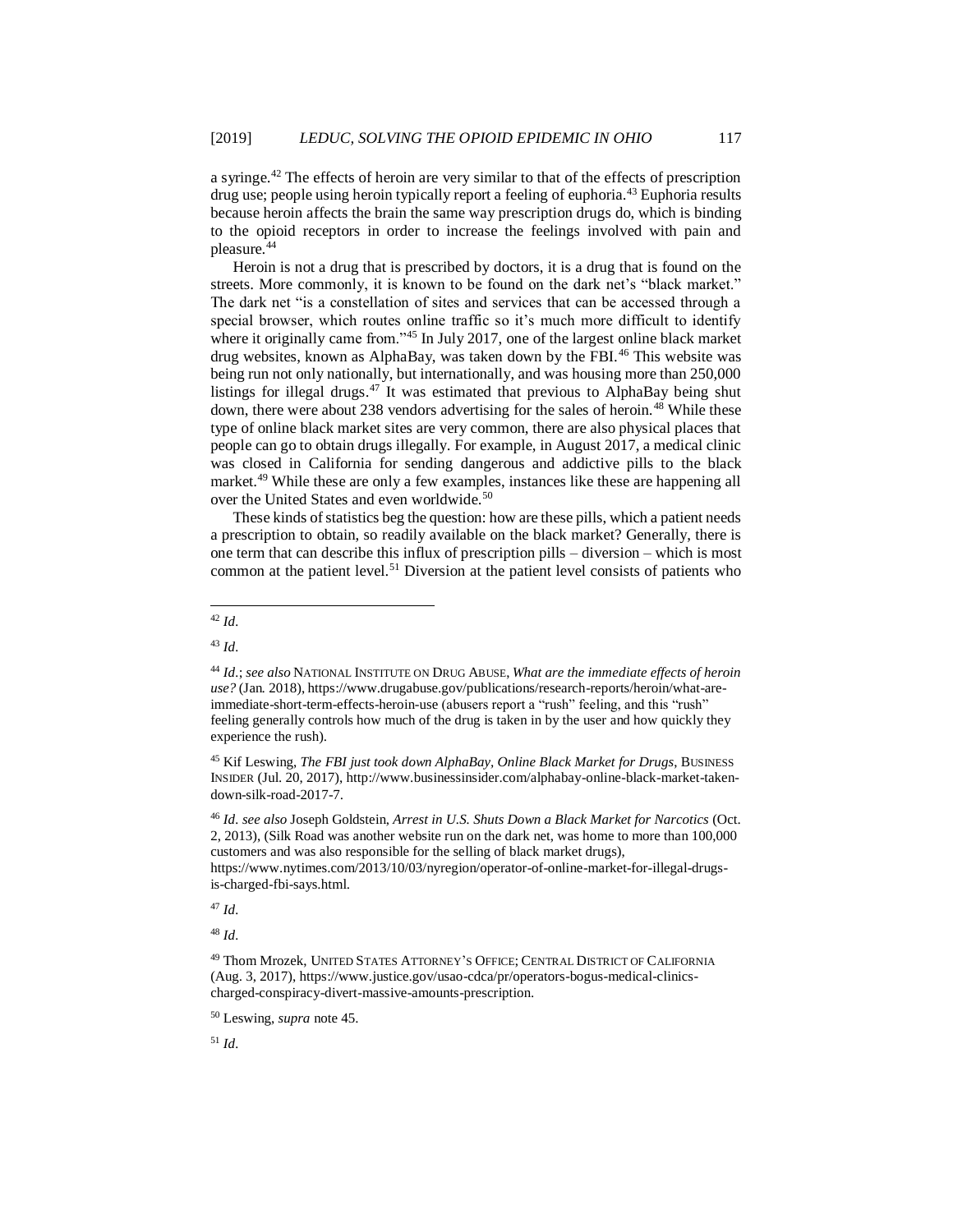once needed pain medication but are no longer in need of it and are sitting on pills, family members who find the pills and dispose of them, or patients who do not actually need the pain medication but are "doctor shopping."<sup>52</sup> Doctor shopping is a commonly used term today to describe a situation where a patient will go from doctor to doctor, trying to get a prescription for pain medication filled.<sup>53</sup> Once they have obtained the prescription, they sell it.<sup>54</sup> As discussed below, part of stopping the epidemic is stopping the flow of prescription drugs illegally onto the black market.

#### 3. Why This Issue is Important to the Government

This problem is important to the government because it is now not only affecting adults, but it is also reaching younger individuals each and every year. "After marijuana and alcohol, prescription drugs are the most commonly misused substances by Americans age 14 and older."<sup>55</sup> The problems with addiction are soaring to unbelievable heights. While this is a vast problem throughout the United States, it would be best dealt with on the state level so that each state can make adjustments based on the specific problem in that state. There have been several attempts to remedy the problem, but nothing has been as influential as going directly to the source of the problem: holding the drug manufacturing companies, those responsible for the prescription drugs in the first place, accountable.

Specifically in Ohio, in 2015, House Bill 4 was passed, giving broader access to the drug Naloxone.<sup>56</sup> Naloxone is a drug known to reverse the effects from an opioid overdose, as long as it is dispensed in time.<sup>57</sup> A survey taken counting the administration of Naloxone found that there were about "11 administrations per day of the drug in 2003, and about 29 administrations of the drug per day in 2012."<sup>58</sup> There is a clear correlation between the increase in the administration of naloxone and the increase in overdoses. Naloxone's main use today is for the treatment of an overdose and to help reverse an overdose.<sup>59</sup> But, as previously noted, the overdose deaths have only continued to rise.<sup>60</sup> Even though Naloxone is helping to reverse specific incidences of overdoses, it is not substantially decreasing the overdoses, further

l

<sup>52</sup> Eric Boodman, *Opioid Crisis Fueled by Prescriptions from Family Doctors and Internists*, STAT (Dec. 14, 2015), https://www.statnews.com/2015/12/14/opioid-crisis-fueledprescriptions-family-doctors-internists/.

<sup>53</sup> *Id.*

<sup>54</sup> *Id.*

<sup>55</sup> NATIONAL INSTITUTE ON DRUG ABUSE FOR TEENS, *Prescription Drugs*, (March 2017), https://teens.drugabuse.gov/drug-facts/prescription-drugs.

<sup>56</sup> Ohio House Passes Legislation Expanding The Use of Naloxone | The Ohio House of Representatives.

<sup>58</sup> OHIO MENTAL HEALTH & ADDICTION SERVICES, *Naloxone Administration in Ohio 2003- 2012* (2012), http://mha.ohio.gov/Portals/0/assets/Research/Reports/2013-no2-naloxoneepidemiological%20report.pdf.

<sup>59</sup> Leswing, *supra* note 45.

<sup>60</sup> Dwyer, *supra* note 13.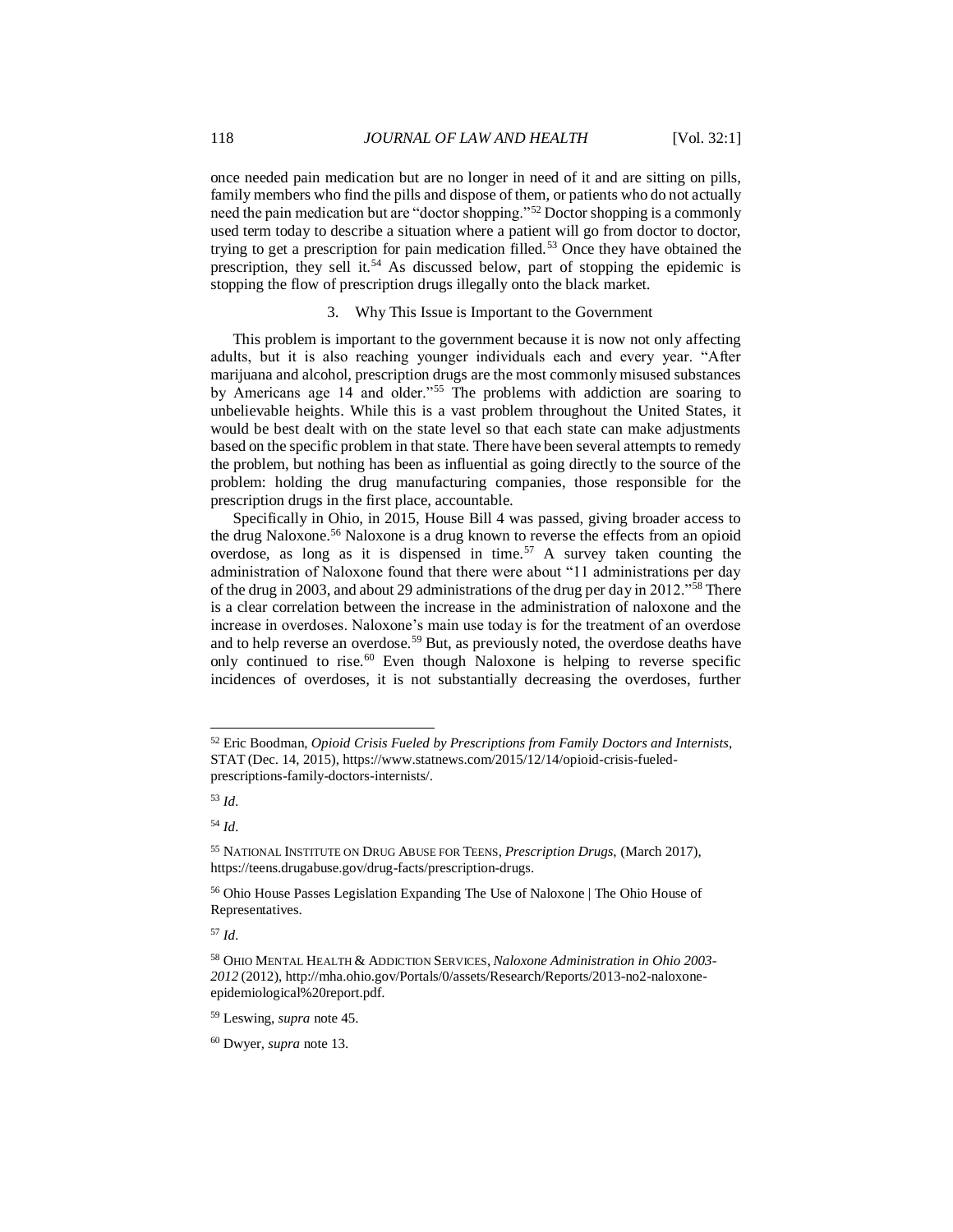illustrated by the continuing rise in annual overdose deaths.<sup> $61$ </sup> This is just furthering the need for the government to step in and help.

A Sheriff in Butler County has recently refused to allow his officers to carry Naloxone.<sup>62</sup> Specifically, Sheriff Richard K. Jones, will not allow his officers to carry Naloxone due to the expense of the drug and due to the amount of repeated administration to the same individuals.<sup>63</sup> This has come across to many in the media as shocking because of the lives that Naloxone has helped save, however, Jones insists, "all we're doing is reviving them, we're not curing them."<sup>64</sup> This is a belief that is held by many who are skeptical of the increased availability of Naloxone.<sup>65</sup>

State governments, as well as the federal government, acknowledge that there is a growing problem, but none of the solutions proposed have gone far enough to put a significant halt on this epidemic we are seeing, as the overdose deaths are still steadily increasing.<sup>66</sup> For this reason, there needs to be stronger options in order to stop this epidemic from increasing.

## 4. The Role Of The Food And Drug Administration

The Food and Drug Administration ("FDA"), created in 1848, is the oldest consumer protection agency within the United States Government.<sup>67</sup> The FDA was broadly known as a consumer protection agency, much of how we think of it today, but it did not have only one specific area of focus.<sup>68</sup> As the times change throughout the nation, the FDA changes along the way.<sup>69</sup> Today, however, the FDA's drug review

### l <sup>61</sup> *Id.*

<sup>62</sup> Corky Siemaszko, *Ohio Sheriff Says Officers Won't Carry Narcan*, NBCNEWS (July 7, 2017), https://www.nbcnews.com/storyline/americas-heroin-epidemic/ohio-sheriff-says-hisoverdosing-ohioans-my-guys-have-no-n780666.

<sup>63</sup> *Id.* (one dose of Narcan, which is costing about \$37.50 per dose); *see also* http://radio.wosu.org/post/how-much-does-overdose-cost-ohio-it-adds-quickly#stream/0 (The city purchased over 7,000 doses of naloxone, which came out to be a total of \$243,560 in order to combat the overdose calls they will receive).

<sup>65</sup> Siemaszko, *supra* note 62 (Board Member Debbie Walsh opposed allowing Narcan in Public schools in Akron; and was met with several others who agreed with her.); *see* The Associated Press, *Just Say No to Narcan?* CBS NEWS (September 26, 2016), (people have expressed frustration about rescuing addicts who often immediately resume using the potentially deadly drug). https://www.cbsnews.com/news/just-say-no-to-narcan-heroinrescue-efforts-draw-backlash/.

<sup>66</sup> Dwyer, *supra* note 13.

<sup>67</sup> U.S. FOOD AND DRUG ADMINISTRATION, *The History of FDA's Fight for Consumer Protection and Public Health* (March 7, 2018), https://www.fda.gov/AboutFDA/WhatWeDo/History/.

<sup>68</sup> *Id.*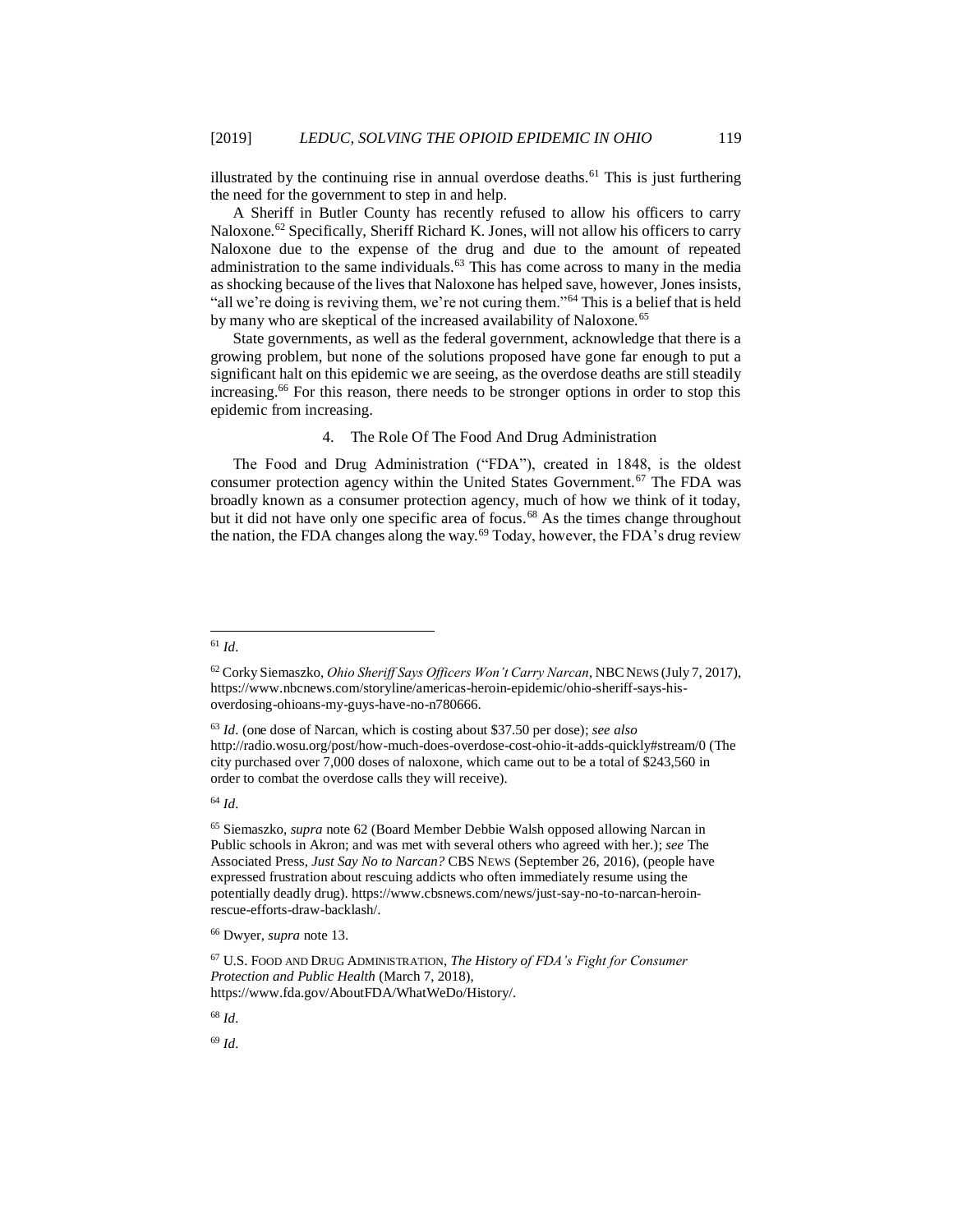process ensures that drugs undergo very extensive safety, quality, and effectiveness evaluations before they are able to be sold to the public on the market.<sup>70</sup>

Another reason it is important to the government is because the FDA is in charge of allowing these kinds of drugs into society, as well as determining the guidelines and precautions for certain drugs.<sup>71</sup> The mission of the FDA is to protect the public health by assuring safety, among other things, of human and veterinary drugs.<sup>72</sup> Further, in 2016, the FDA stated that opioids should only be used to treat pain as a last resort, which was the opposite of what drug manufacturers were advertising.<sup>73</sup> Since these drugs fall under the control of the FDA, which is a governmental agency, that is another reason the government is, and should be, involved in this growing problem.

## *B. What Role Are Drug Pharmaceutical Companies Playing?*

The role drug pharmaceutical companies play in this problem is obvious: pharmaceutical companies have played a vital role in the increase of opioid related overdoses across the country.<sup>74</sup> Drug pharmaceutical companies have been falsely reassuring and representing not only to those in the medical field, but also to patients directly, that opioid pain relievers are safe to use for chronic pain, without risk of addiction.<sup>75</sup> As alleged in the lawsuit by Ohio Attorney General, Mike DeWine, each of the drug manufacturing companies have been promoting the utilization of opioids for chronic pain through their sales representatives.<sup>76</sup> Even after the problems were made public and continued to surface, DeWine alleges there was never an attempt to correct the falsely given information and that the drug pharmaceutical companies simply did nothing.<sup>77</sup> These companies increased their budget, spending, and the time their drug representatives were spending with doctors.<sup>78</sup> These practices have been going on since the late 1990s and have led to the epidemic we are faced with today.<sup>79</sup>

<sup>72</sup> *Id.* 

<sup>70</sup> Michelle Meadows, *Promoting Safe & Effective Drugs for 100 Years*, FDA CONSUMER MAGAZINE, Jan.-Feb. 2006.

<sup>71</sup> Douglas C. Throckmorton, M.D., *The Public Health Role of Drug Regulation in the US*, U.S. FOOD AND DRUG ADMINISTRATION (March 20, 2017),

https://www.fda.gov/downloads/AboutFDA/CentersOffices/OfficeofMedicalProductsandToba cco/CDER/UCM550079.pdf.

<sup>73</sup> Complaint at 43, State of Ohio v. Purdue Pharma, et al., No. 17CI000261 (From the early 1990's until today, regardless of any regulation put in place by the FDA, advertisements and selling points for drug manufacturers stated that opioids were safe for long-term use to treat chronic pain).

<sup>74</sup>NATIONAL INSTITUTE ON DRUG ABUSE FOR TEENS, *opioid overdose crisis* (June 2017), https://www.drugabuse.gov/drugs-abuse/opioids/opioid-crisis#one.

<sup>75</sup> Complaint at 15, State of Ohio v. Purdue Pharma, et al., No. 17CI000261; *see also Id.*

<sup>76</sup> Complaint at 15, State of Ohio v. Purdue Pharma, et al., No. 17CI000261.

<sup>77</sup> *Id.*

<sup>78</sup> *Id.*

<sup>79</sup> *Id*; *see also Opioid Addiction is the Biggest Drug Epidemic in U.S. History; How Did We Get Here?* PBS NEWS HOUR (September 29, 2017),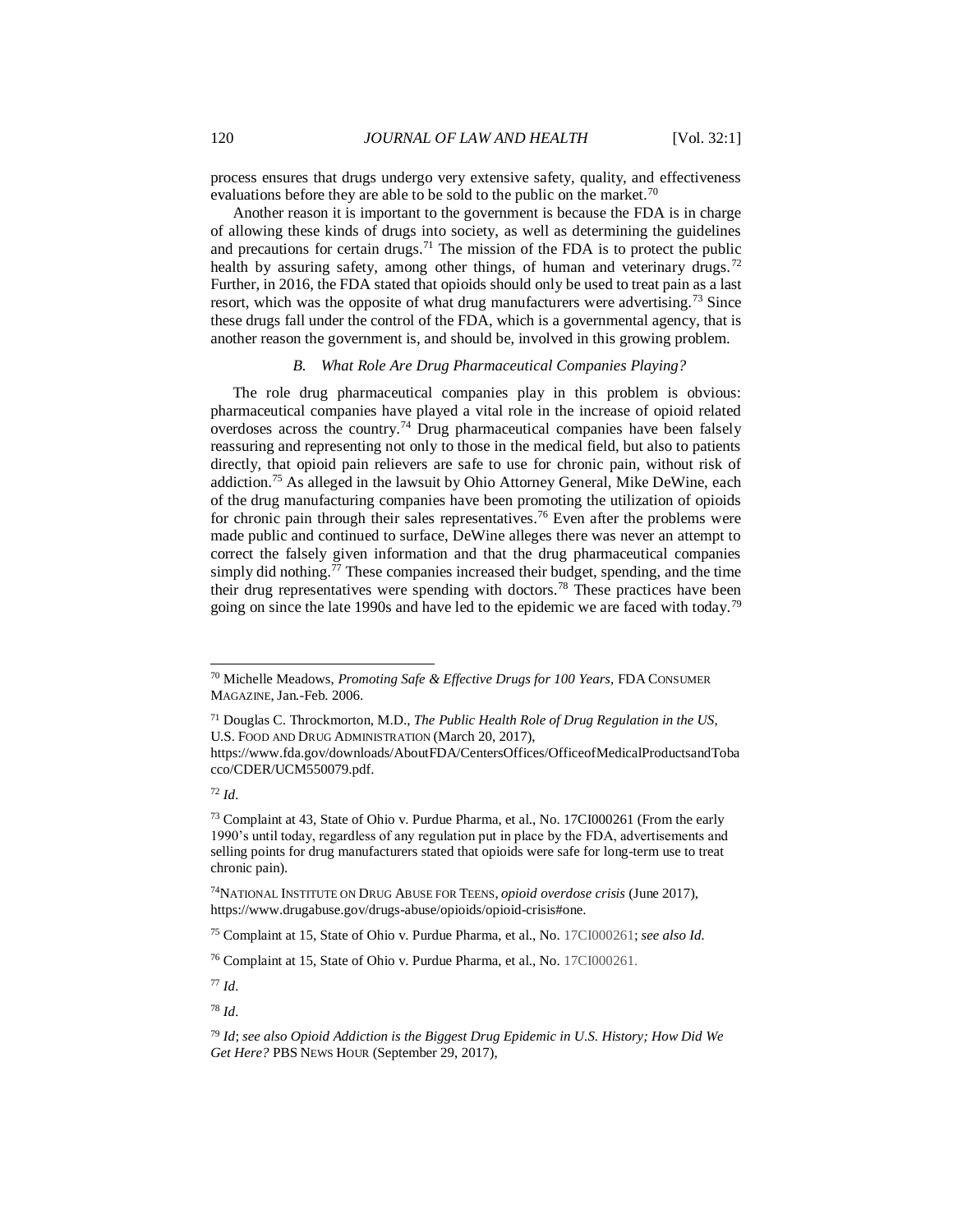With this, several states are starting to point to the drug manufacturing companies as the ones to blame, and rightfully so. $80$  While other options have been tried, and have failed, this is one more attempt to get this epidemic under control.

Recently, in September 2017, "41 state attorneys general announced they were expanding their investigation into companies that manufacture and distribute opioid pain killers."<sup>81</sup> Ohio, specifically, brought a lawsuit seeking damages from five major pharmaceutical companies that manufacture opioid pain pills.<sup>82</sup> This lawsuit is seeking damages for the pain and suffering, loss of life, and overall punitive damages for the negative effects of the pharmaceutical companies' advertising misrepresentations.<sup>83</sup> However, this is not the first time many of these companies are being questioned or even engaging in settlements for their misrepresentations.<sup>84</sup> Though there have been several settlements, the pattern of misleading advertising and false representations has not ceased.<sup>85</sup>

In the past, Cephalon, one of the drug manufacturing companies named in the lawsuit by the state of Ohio, pled guilty to a violation of the Federal Food, Drug and Cosmetic Act ("FDCA") for misleading the promotion of three  $(3)$  drugs.<sup>86</sup> Part of this misleading promotion that Cephalon was doing involved the drug Actiq. The company ordered sales representatives to try and convince doctors to use the drug for certain unapproved uses. $87$  The manufacturing company agreed to pay \$425 million for the violation of the FDCA,<sup>88</sup> all the while still continuing to do what it pled guilty for in the past.<sup>89</sup> While the company ceased to use that sales strategy with Actiq after the settlement occurred in 2003, Cephalon was still pushing for the long-term use of

<sup>82</sup> Complaint, State of Ohio v. Purdue Pharma, et al., No. 17CI000261.

<sup>83</sup> *Id.*

l

<sup>84</sup> *Id.*

<sup>85</sup> *Opioid Addiction is the Biggest Drug Epidemic in U.S. History; How Did We Get Here?, supra* note 79.

<sup>86</sup> *Id.*

https://www.pbs.org/newshour/show/opioid-addiction-biggest-drug-epidemic-u-s-historyhowd-get.

<sup>80</sup> State Attorneys General Expand Probe into Opioid Companies.

<sup>81</sup> *Id.* (States including New York, Massachusetts, Tennessee and Vermont were among the states looking to increase and intensify their investigations into drug manufacturing companies following an announcement in June about the possible ties between the manufacturing companies and the national addiction epidemic).

<sup>87</sup> PHILLIPS & COHEN, *Cephalon pay \$425 Million to Settle Unique off-label Marketing Case Brought by Whistleblower*, (Sept. 29, 2008), the lawsuit was filed, and a settlement reached because of a sales representative working for Cephalon who feared that the sales tactics they were being required to use were illegal and would bring about danger to patients), https://www.phillipsandcohen.com/cephalon-pays-425-million-settle-unique-off-labelmarketing-case-brought-whistleblower/**.**

<sup>89</sup> Complaint at 55, State of Ohio v. Purdue Pharma, et al., No. 17CI000261.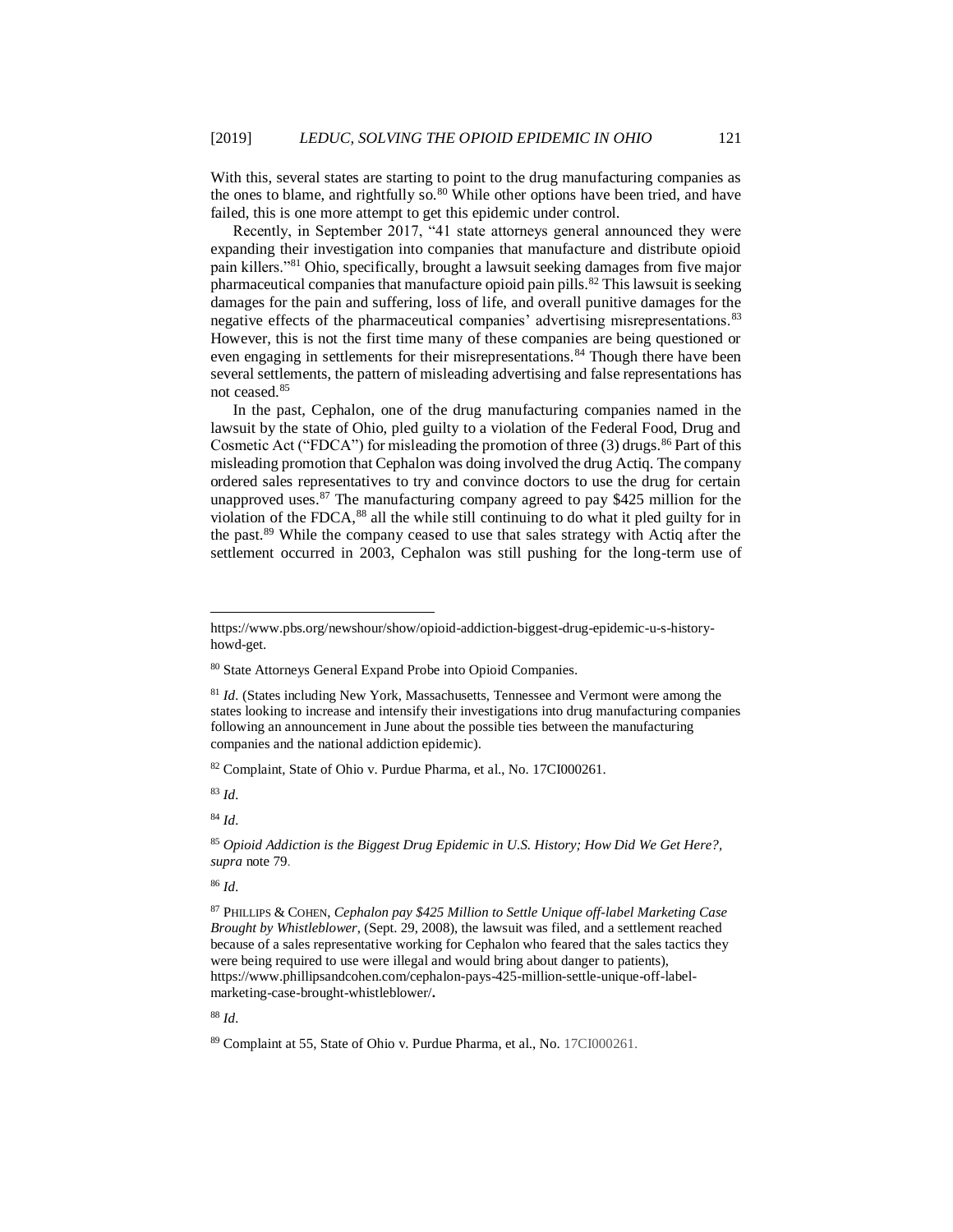opioids to treat chronic pain. This exemplified how a settlement did not deter the behavior.<sup>90</sup>

Purdue Pharma also reached a settlement agreement in federal court in the Western District of Virginia, paying upwards of \$600 million in fines for misleading regulators, physicians, and patients about the risks that are associated with taking OxyContin.<sup>91</sup> Specifically, Purdue Pharma underestimated and underreported the "risk of addiction and the drug's potential to be abused."<sup>92</sup> While these are only two examples, it is clear that these pharmaceutical companies have been aware and put on notice in the past that their misleading advertisements and misrepresentations have caused serious harm. This demonstrates the need for a more aggressive way of handling these companies.

Furthermore, in the past it has been hard for individuals to hold pharmaceutical companies responsible for the adverse effects they were receiving due to the use of opioids.<sup>93</sup> Generally, a state is going to be more sympathetic because a state can never be to blame for abusing pills, whereas individuals can be.<sup>94</sup> In many instances, people perceive that the abuse of opioids by the user as his or her problem because the user did not appropriately use the medication and thus caused their own problems.<sup>95</sup> This belief makes it very difficult to show the pharmaceutical companies' responsibility and the role the pharmaceutical companies are actually playing.<sup>96</sup> Lars Noah, a professor of law at the University of Florida, has stated, "doctors, not consumers, were the ones targeted by the aggressive marketing campaigns undertaken by pharmaceutical companies, so it can be difficult to link consumer deaths with aggressive marketing."<sup>97</sup> This will be discussed later in this Note, but this is essentially the reasoning behind the Learned Intermediary Doctrine since doctors are generally the ones being targeted by these pharmaceutical companies.

1. Drug Representatives Provide Information to the Medical Community

Drug representatives are employed by pharmaceutical companies to sell products, and they are also in charge of educating and informing physicians about their products.<sup>98</sup> Drug representatives also work on a commission basis, so the incentive to get a physician to purchase from them, over their competitors, goes beyond simply

l <sup>90</sup> *Id.*

<sup>91</sup>Barry Meiser, *Guilty Plea, OxyContin Maker to Pay \$600 Million*, THE NEW YORK TIMES, BUSINESS DAY (May 10, 2017), http://www.nytimes.com/2007/05/10/business/11drugweb.html.

<sup>92</sup> *Id.*

<sup>93</sup> Alana Semuels, *Are Pharmaceutical Companies to Blame for the Opioid Epidemic?* THE ATLANTIC (June 2, 2017), https://www.theatlantic.com/business/archive/2017/06/lawsuitpharmaceutical-companies-opioids/529020/.

<sup>94</sup> *Id.*

<sup>95</sup> *Id.* 

<sup>96</sup> *Id.* 

<sup>97</sup> *Id.* 

<sup>98</sup> *A Day in the Life of a Pharmaceutical Sales Representative Med Reps*, MEDICAL SALES 101 (April 13, 2015), https://www.medreps.com/medical-sales-careers/what-do-pharmaceuticalsales-reps-do/.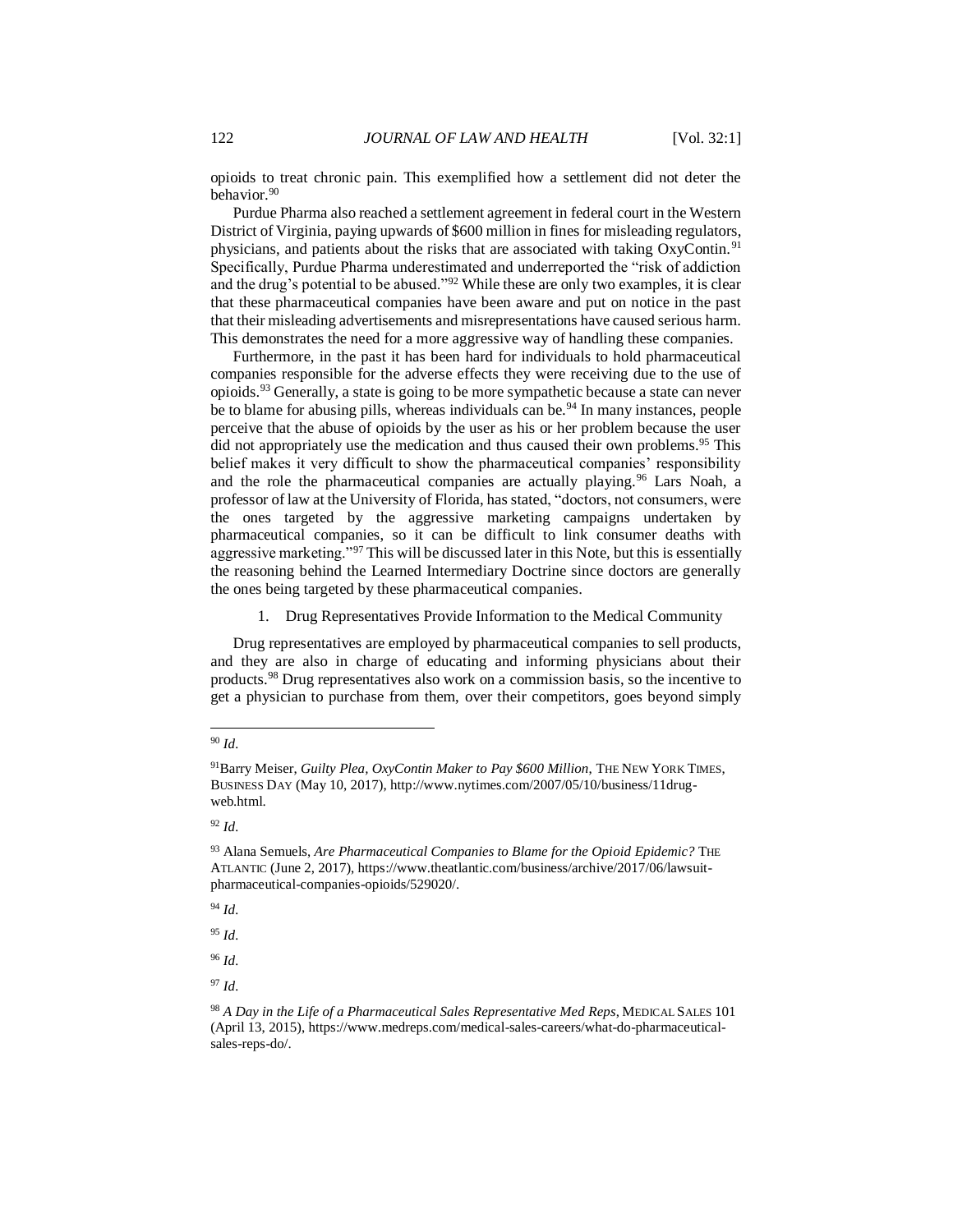promoting their products.<sup>99</sup> "These reps help to influence the physicians to prescribe their specific drugs to the physician's patients."<sup>100</sup> This also means that these drug representatives are giving the physicians the same information provided to the drug representatives about their own products, which is provided to them by their own companies.<sup>101</sup> If the pharmaceutical companies are giving out information that is deceptive, that means their drug representatives are giving out that same misleading information to the physicians.<sup>102</sup> As alleged in the Ohio lawsuit, all of the pharmaceutical companies were using deceptive advertising measures to get doctors, as well as patients, to believe these pills were safe for long-term use when in fact they were not.<sup>103</sup> These drugs were being pushed in the face of the medical community as a first option when in fact the FDA was pushing for these drugs to be used merely as a last resort.<sup>104</sup> The drug representatives are also responsible for getting physicians to choose their company and their drugs over their competitors.<sup>105</sup> It is no longer an easy task to get that job done, so it requires these representatives to get more creative in their selling tactics.<sup>106</sup> Selling tactics can and do involve making their specific product more appealing to the physician than that of their competitor.<sup>107</sup> Misleading information often comes from the need to make the product more appealing, more reliable, or better than that of the competitor.

However, the medical community still relies entirely on the information provided by the drug manufacturing companies' drug representatives, so these creative selling tactics were simply just a way to overshadow the drug representatives putting their financial goals over their responsibility and duty owed to their consumers.<sup>108</sup> One study found that, in 2012, the pharmaceutical industry in the United States spent more than \$27 billion on drug promotion and more than \$24 billion of that overall spending went to marketing specifically to physicians.<sup>109</sup> The dynamic between drug

https://www.medreps.com/medical-sales-careers/pharmaceutical-sales-salary-report.

<sup>100</sup> *A Day in the Life of a Pharmaceutical Sales Representative Med Reps*, *supra* note 98.

<sup>101</sup> *Id.*

l

<sup>102</sup> Complaint at 66, State of Ohio v. Purdue Pharma, et al., No. 17CI000261.

<sup>103</sup> *Id.*

<sup>104</sup> *Id.* at 43.

<sup>106</sup> *Id.*

<sup>107</sup> *Id.*

<sup>108</sup> Complaint at 55, State of Ohio v. Purdue Pharma, et al., No. 17CI000261.

<sup>99</sup> MEDREPS; *2017 Pharmaceutical Sales Salary Report,* (2017),

<sup>105</sup> Andrea Clement Santiago, *Pharmaceutical Sales Representative Career Overview*, VERYWELL, CAREER CHOICES (August 19, 2017), https://www.verywell.com/pharmaceuticalrep-career-profile-1736168.

<sup>109</sup> Prescription Project, *Persuading the Prescribers: Pharmaceutical Industry Marketing and its Influence on Physicians and Patients*, THE PEW CHARITABLE TRUSTS, RESEARCH AND ANALYSIS (November 11, 2013), http://www.pewtrusts.org/en/research-and-analysis/factsheets/2013/11/11/persuading-the-prescribers-pharmaceutical-industry-marketing-and-itsinfluence-on-physicians-and-patients.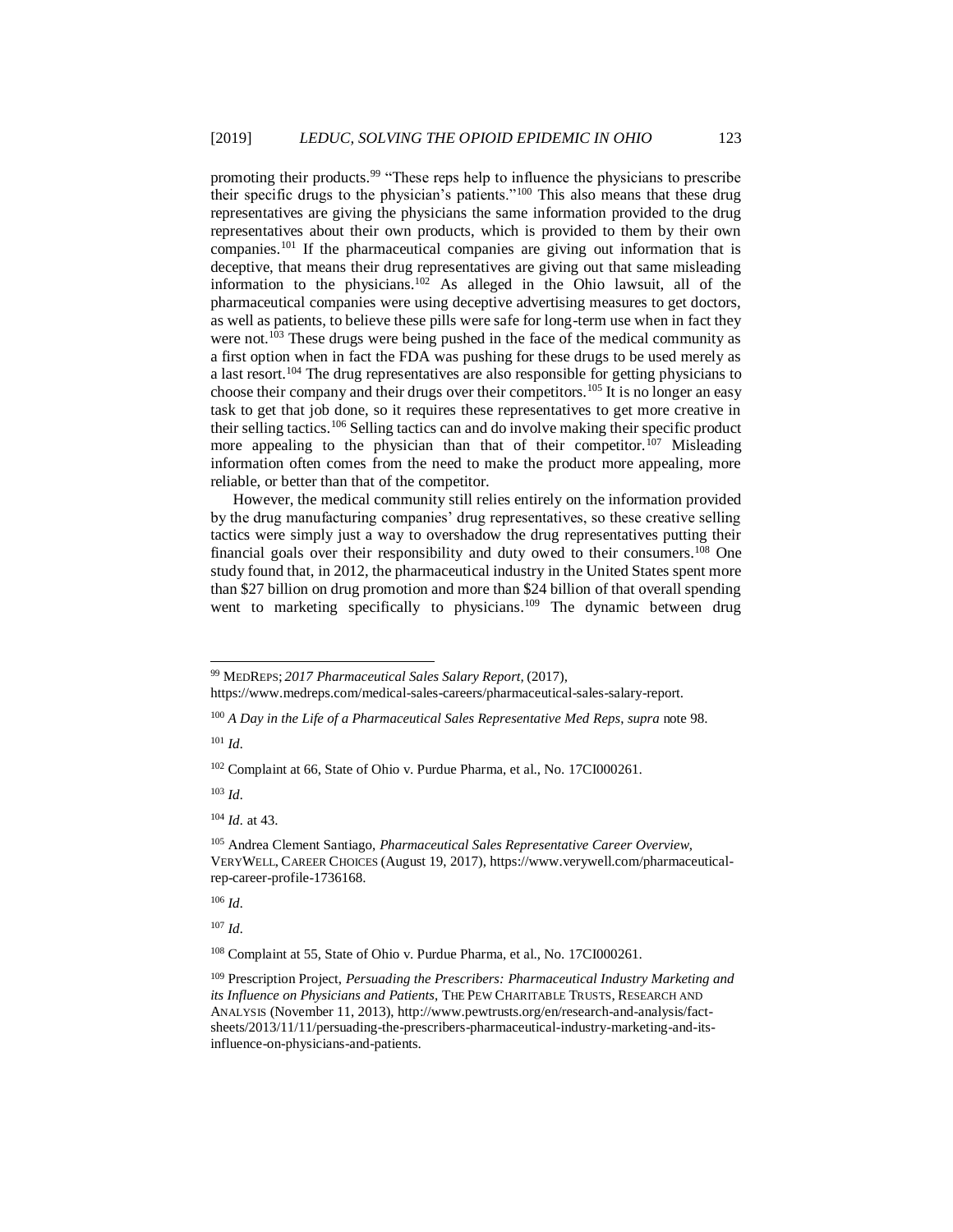pharmaceutical companies due to this want and need to sell their product over others has raised questions over the years about whether or not this is in fact ethical. <sup>110</sup>

Attorney General DeWine also addresses the issue of "Key Opinion Leaders ("KOLs")."<sup>111</sup> These are groups of doctors who are paid by the drug companies to be consultants on behalf of the drug companies and their products.<sup>112</sup> Often times, these KOLs are invited to speak at continuing medical education (CME) conferences, which are required for those in the medical field.<sup>113</sup> Specifically, "KOLs have written, consulted on, edited, and lent their names to books and articles supporting chronic opioid treatment."<sup>114</sup> This becomes problematic because doctors are relying on the information given by their peers as KOLs, when in fact, the KOLs' support of the drugs is due to receiving payments instead of actually promoting the health and wellbeing of patients.<sup>115</sup> This is similar to the paid endorsements we see each and every day with athletes. They are promoting the product because they are being paid to do so, not because they truly believe that the product is the best one on the market. Another example we see of this is with lobbying within the government. Lobbyists are fighting for their own interests, not because the interest they want is for the greater good. The analogy is simple yet frightening. It has become even more obvious that there is a problem with the relationship between drug representatives, drug pharmaceutical companies, and physicians; it is time something is finally done. However, with such challenging allegations already set forth, states are even further challenged to try to hold drug pharmaceutical companies liable due to an exception written within products liability law.

## *C. The Learned Intermediary Doctrine*

Products liability law nationally, as well as in the state of Ohio, allows consumers to bring a claim against a company or a manufacturer for injury or death resulting from the way the product was designed or made, lack of warning, or lack of warranty.<sup>116</sup> While products liability laws apply to just about all products on the market, these laws have recently been expanded to include medications as well as medical devices.<sup>117</sup> However, when it comes to medical drugs and medications, there is a special exception that exists when it comes to holding drug manufacturers liable for prescription

<sup>112</sup> *Id.*

l

<sup>113</sup> *Id.*

<sup>114</sup> *Id.*

<sup>110</sup> Hneine Brax, et al., *Association Between Physicians' Interaction with Pharmaceutical Companies and Their Clinical Practices,* 4 PLOS 12 (2017) (of 19 studies done to look at the different types of interactions between pharmaceutical companies and drs. found a consistent association between interactions promoting a medication & increased proscribing rates inappropriately), https://www.ncbi.nlm.nih.gov/pmc/articles/PMC5391068/; *see also* Birendra Kumar Mandal, et al., *Relationship Between Doctors and Pharmaceutical Industry: and Ethical Perspective* 3 INT.J. PHARMACEUTICAL & BIOLOGICAL ARCHIVES 415-417 (2012), file:///Users/lacyleduc/Downloads/2.Relationshipbetdoctorsandpharmaceuticalindustry.PDF.

<sup>111</sup> Complaint at 18-19, State of Ohio v. Purdue Pharma, et al., No. 17CI000261.

<sup>116</sup> Ohio Rev. Code Ann. §2307.71 (West 1988).

<sup>117</sup> *See Tracy*, 58 Ohio St. 3d 147, *infra* note 129.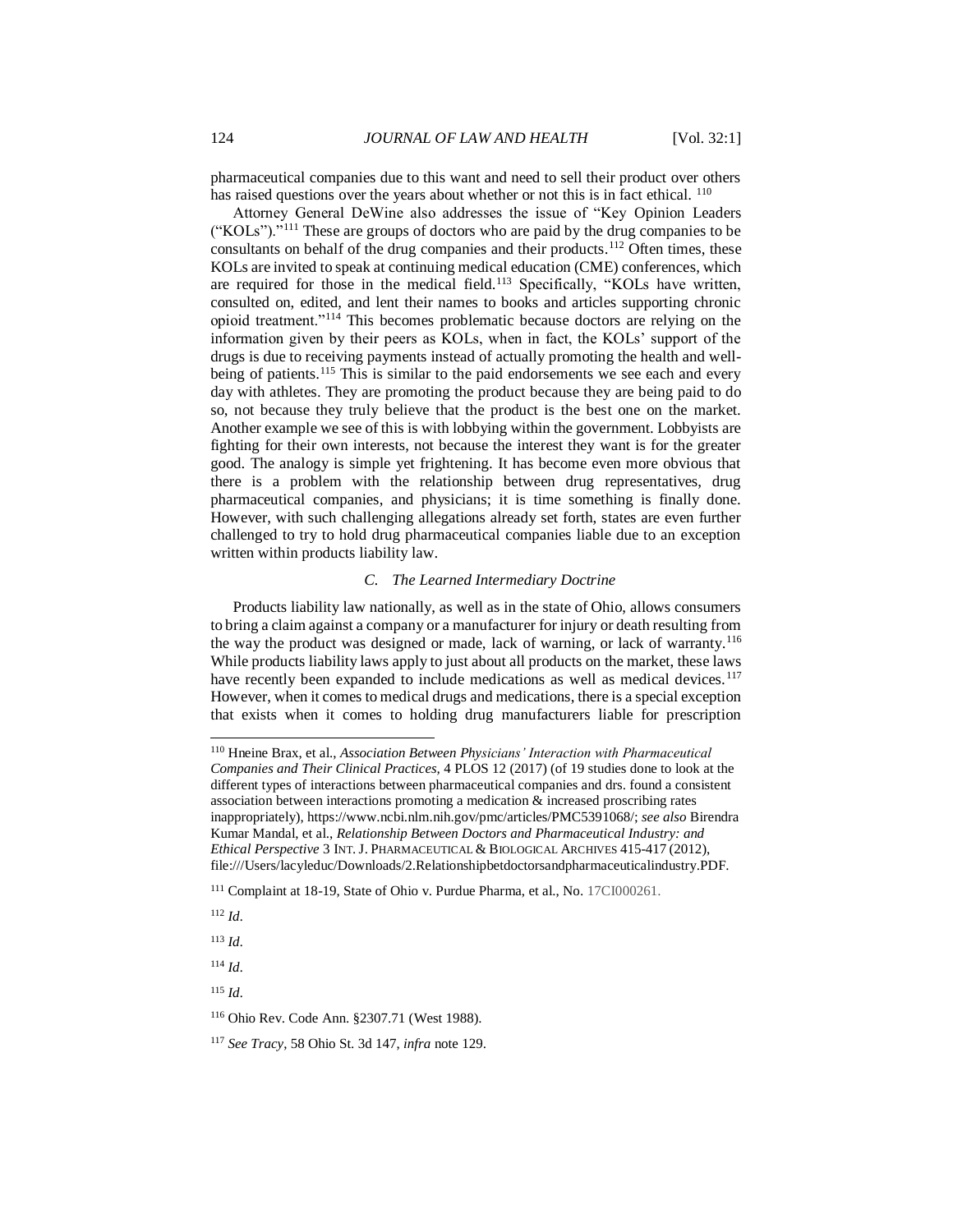drugs.<sup>118</sup> This exception is known as the Learned Intermediary Doctrine.<sup>119</sup> The Learned Intermediary Doctrine has been recognized for almost 50 years and is now recognized and applied in almost every jurisdiction nationwide.<sup>120</sup> The Learned Intermediary Doctrine was first recognized in case law.<sup>121</sup> The case is from the 8th Circuit in 1966, *Sterling Drug, Inc. v. Cornish*, where an action was brought against a drug manufacturer for eye damage, and the plaintiff alleged that the damage was due to the drug that was being taken.<sup>122</sup> The issue before the court was to determine whether the drug manufacturer had a duty to warn the doctor of the potential side effect of the drug.<sup>123</sup> The lower court ultimately found that drug manufacturer did have a duty to warn the doctor since they were aware of the potential side effect of this drug.<sup>124</sup> The court stated,

> In this case, we are dealing with a prescription drug rather than a normal consumer item. In such a case the purchaser's doctor is a learned intermediary between the purchaser and the manufacturer. If the doctor is properly warned of the possibility of a side effect in some patients and is advised of the symptoms normally accompanying the side effect, there is an excellent chance that injury to the patient can be avoided.<sup>125</sup>

The learned intermediary doctrine applies to manufacturers who normally would owe a duty to the consumer but instead are precluded from liability because the "learned intermediary" or the general physician has been given adequate warning about the consequences.<sup>126</sup> This exception exists specifically when it comes to medical drugs because a physician is said to be in the best position to discuss their patients' needs and to give them the necessary warnings about prescriptions and treatment options associated with them.<sup>127</sup> However, this again causes a huge problem that this exception does not cover, which is when intentional incorrect information is being provided to the physician. As shown in the examples stated above, Cephalon and Purdue Pharma were able to reach settlements instead of properly being held accountable for their misrepresentations.<sup>128</sup>

l

<sup>121</sup> *Id.*

<sup>122</sup> Sterling Drug, Inc. v. Cornish, 370 F.2d 82 (8th Cir. 1966).

<sup>123</sup> *Id.*

<sup>124</sup> *Id.*

<sup>125</sup> *Id* at 85.

<sup>127</sup> *Id.*

<sup>128</sup> Meiser*, supra* note 91.

<sup>118</sup> Ohio Rev. Code Ann. §2307.76(C) (West 1988).

<sup>119</sup> *Id.*

<sup>120</sup> Richard B. Goetz & Karen R. Growdon, *A Defense of the Learned Intermediary Doctrine*, 63 FOOD & DRUG L.J. 421 (2008).

<sup>126</sup> FBT Health Law Advisory, *Duty to Warn: Expanding Application of the Learned Intermediary Doctrine to Pharmacists* (May 2005), http://www.frostbrowntodd.com/resources-374.html.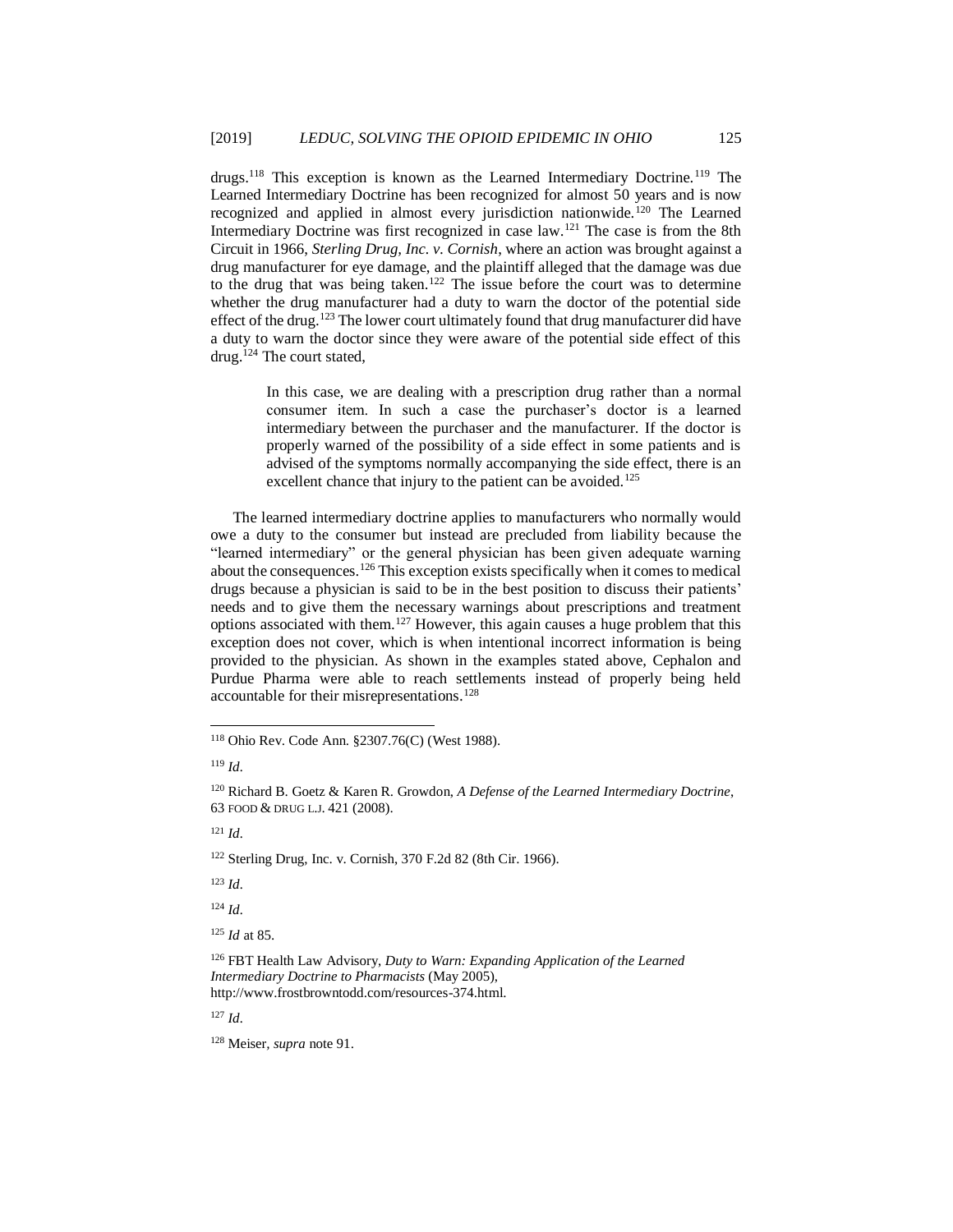The Ohio Supreme Court held in *Tracy v. Merrell Dow Pharmaceuticals Inc.*, that "the physician has the duty to know the patient's condition as well as the qualities and characteristics of the drugs or products to be prescribed."<sup>129</sup> In this case, the Estate of Larry Tracy sued Merrell Dow Pharmaceuticals for the death of Tracy and alleged that it was due to a known side effect of the Nicorette.<sup>130</sup> The Court found that the physician in this case was participating in the study and was aware of the potential side effects as well as the potential effect that they would have on certain patients.<sup>131</sup> Because the physician was aware of the potential side effects, it was enough to establish him as the learned intermediary, and thus, shifting the blame from the drug company to the physician.<sup>132</sup> In Ohio, manufacturers of prescription drugs are precluded from liability for failure to instruct or warn consumers so long as they instruct and warn the physician that is responsible for prescribing the medication to the consumer.<sup>133</sup> There is no line drawn in Ohio that determines whether or not the information being provided must be accurate but only that if the information is provided, the drug companies cannot be held liable.<sup>134</sup>

The Learned Intermediary Doctrine becomes an issue when specifically trying to hold drug companies liable because they are able to pass along the liability.<sup>135</sup> In *Tracy v. Merrell Dow Pharmaceuticals Inc.*, the Ohio Supreme Court refused to allow recovery for a death that resulted from nicotine chewing gum that was prescribed by the family doctor.<sup>136</sup> However, it also raised the question of what happens when these drug companies engage in deceptive marketing tactics and the warnings are not considered adequate.<sup>137</sup> The Ohio Supreme Court has yet to address an issue as to what should happen when the warnings provided to the 'learned intermediary' are inadequate. As shown by Attorney General DeWine, these pharmaceutical companies have not been honest and forthcoming about the side effects that can, and almost certainly will, arise from the long-term use of these prescription drugs.<sup>138</sup> This is where the need for accountability comes. An exception to the Learned Intermediary Doctrine is needed because there were not adequate warnings being provided, and it has since led to a nationwide epidemic. $139$ 

<sup>132</sup> *Id*.

l

<sup>133</sup> *In Re Meridia*, 328 F.Supp.2d 791, N.D. Ohio, 07-07-2004.

<sup>134</sup> *Id.*

<sup>139</sup> *Id.* at 18-19.

<sup>129</sup> Tracy v. Merrell Dow Pharmaceuticals Inc., 58 Ohio St. 3d 147 (1991).

<sup>130</sup> *Id* at 147.

<sup>131</sup> *Id* at 150.

<sup>135</sup> *See also* Howland v. Purdue Pharma, 104 Ohio St.3d 584 (2004) (holding that the learnedintermediary doctrine precludes manufacturer liability for failure to warn the consumer when an adequate warning has been given to a 'learned intermediary,' e.g., the consumer's physician).

<sup>136</sup> Tracy v. Merrell Dow Pharmaceuticals Inc., 58 Ohio St. 3d 147 (1991).

<sup>137</sup> Diane Schmauder Kane, *Construction and Application of Learned-Intermediary Doctrine*, 57 A.L.R.5th 1 (1998).

<sup>138</sup> Complaint at 30, State of Ohio v. Purdue Pharma, et al., No. 17CI000261.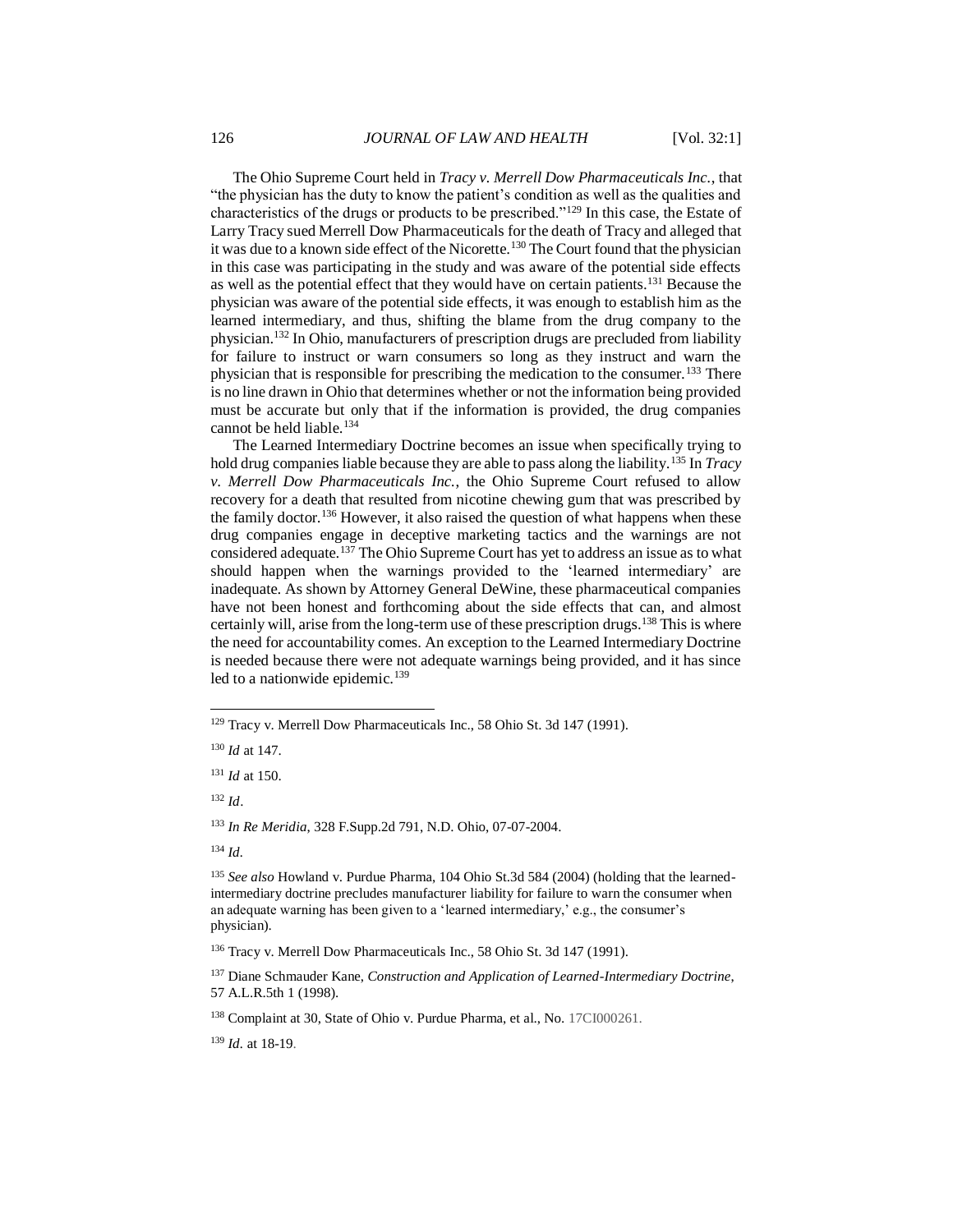#### III. ANALYSIS

As the heroin epidemic continues to surge throughout the country, and specifically in Ohio, the steps being taken by the government need to be more aggressive and serious. Reaching agreements with drug pharmaceutical companies and allowing them to pay only a fine, without requiring them to do something in return, is not enough.<sup>140</sup> As shown by the past, these pharmaceutical companies have entered into settlements more than once but have still continued their deceptive practices.<sup>141</sup> The Learned Intermediary Doctrine is being used to allow drug manufacturing companies to absolve liability and place all of their liability on physicians.<sup>142</sup> To slow the epidemic, there needs to be a way for states to hold the drug manufacturing companies liable.

Drug manufacturing companies are the main source of information regarding the opioid drugs that the medical community is prescribing.<sup>143</sup> But, these same drug manufacturing companies are also the primary source of funding for the CME conferences as well as medical journals that were established and sent around for physicians to spread information.<sup>144</sup> Now, in recognizing that there is a problem by allowing these companies to fund everything, independent sources are coming forward to do so as well as doctors' offices and hospitals. They are agreeing to step away from such close interactions with these companies.<sup>145</sup>

While this idea has been prompted in many states, the biggest question that arises is, "who is going to pay for these continuing education programs?"<sup>146</sup> The next question is, "why should tax payers be responsible for any charges brought where these drug manufacturing companies have been using misleading and deceptive schemes in order for them to make more money?" Among many settlement talks happening surrounding several hundred opioid lawsuits, Federal Judge Dan Polster is suggesting that the money from these settlements goes toward treatment for individuals who have already been affected by this and to have doctors educated on the effects of these drugs and ways to prescribe fewer of them.<sup>147</sup> While these

<sup>143</sup> *A Day in the Life of a Pharmaceutical Sales Representative Med Reps*, *supra* note 98.

<sup>146</sup> *Id.*

<sup>140</sup> OHIO MENTAL HEALTH & ADDICTION SERVICES,*supra* note 58.

<sup>&</sup>lt;sup>141</sup> *Id.*; see also Tracy Staton, *Pharma's Top 11 Marketing Settlements*, FIERCEPHARMA, https://www.fiercepharma.com/special-report/pharma-s-top-11-marketing-settlements (showing settlements from several big pharmaceutical companies over the past years for deceptive marketing practices and failing to properly warn the public).

<sup>142</sup> See *Tracy*, 58 Ohio St. 3d 147; *see also* Vaccariello v. Smith & Nephew Richards Inc., 94 Ohio St.3d 380 (2002).

<sup>144</sup> Complaint at 19, State of Ohio v. Purdue Pharma, et al., No. 17CI000261.

<sup>145</sup> *Independent Medical Education Funding and Application*, AMGEN GRANTS AND GIVING (2017), (using Independent Medical Education (IME) completely separate from the company to educate the medical community), http://www.amgen.com/responsibility/grants-andgiving/independent-medical-education-funding/.

<sup>147</sup> Eric Heisig, *Settlement Talks Begin in Cleveland between Drug Companies and Governments over Opioid Epidemic*, CLEVELAND.COM (Jan. 31, 2018), http://www.cleveland.com/courtjustice/index.ssf/2018/01/settlement\_talks\_begin\_in\_clev.html.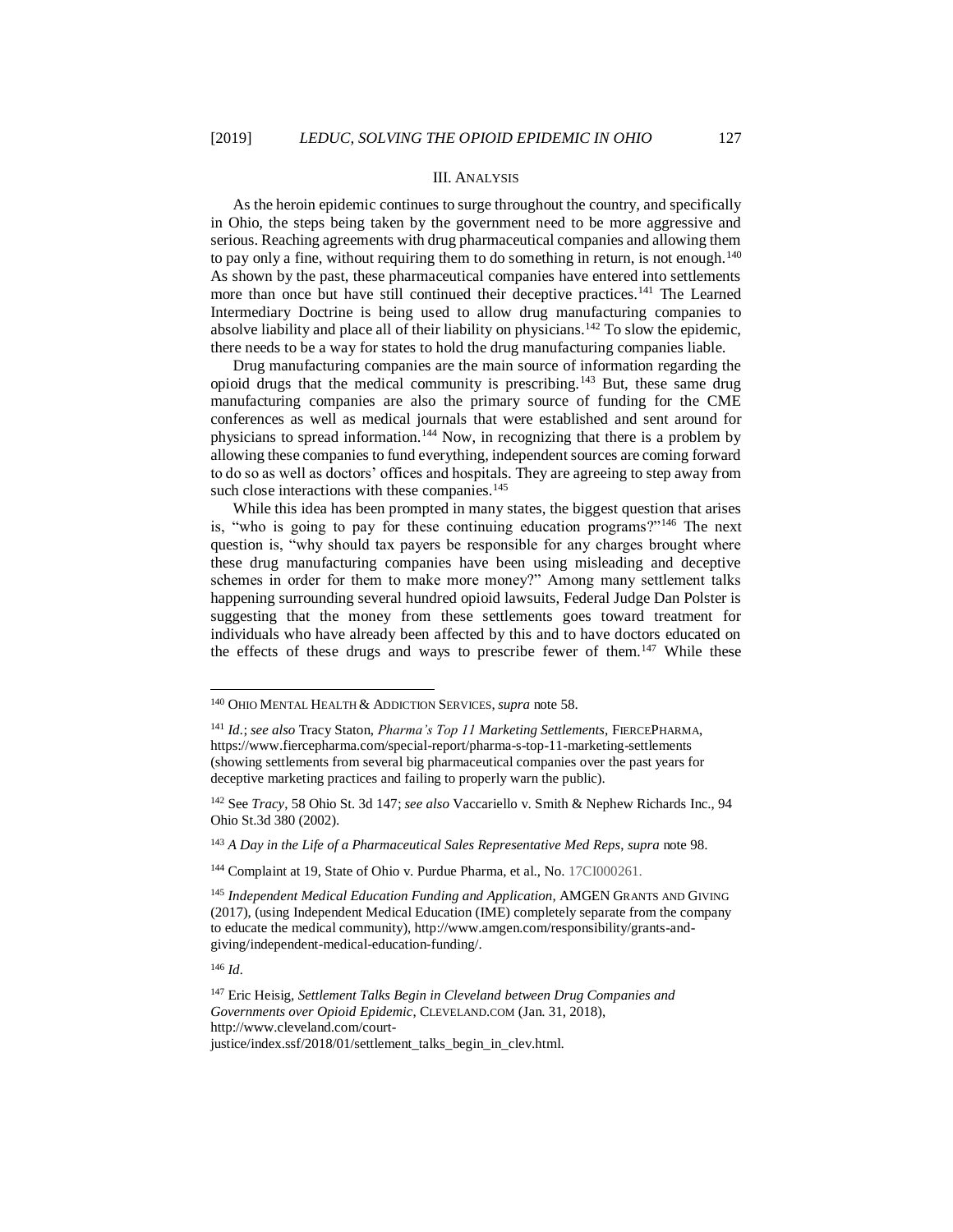settlement talks currently do not involve Ohio's lawsuit versus the five big drug companies, it would include several lawsuits that have been brought by cities and municipalities in Ohio and involve the settlement money to be distributed in hopes of helping people who are currently being affected by this epidemic.<sup>148</sup>

#### *A. The Solution: An Exception to the Learned Intermediary Doctrine*

This epidemic is so widespread that it is time for something constructive to be done.<sup>149</sup> It is time to hold the correct people accountable, open up the ability to slow it down, and get these severe issues under control. The reason this solution is the best is because it goes to the root of the problem. The drug companies are responsible for producing and making the drugs available to physicians as well as to consumers.<sup>150</sup> If the deceptive marketing strategies are the same, it is going to be the sole responsibility of the physicians to ensure that what they are being told by the drug representatives is credible and in the best interest of the patients.<sup>151</sup> Since there have only ever been monetary settlements against these drug companies, some form of accountability needs to attach to the companies.<sup>152</sup> Part of this solution and promoting accountability rests in educating the doctors the correct way, without the influence of the drug companies, and encouraging safe practices in writing and delivering prescriptions. Many states, including Ohio, have been reluctant to bring such a suit because it is considered such a stretch to hold these companies liable, due to the Learned Intermediary Doctrine.

This Note proposes that an exception to the Learned Intermediary Doctrine should be introduced. Since the doctrine was originally established through case law, any exceptions or abolishment of the doctrine will be able to be effectuated through case law as well. Therefore, it is left up to the courts to settle this matter based on law suits that are brought revolving around this issue.

This exception will include two prongs. The first prong will address whether a drug manufacturing company is going to try and absolve itself from a duty owed to consumers through the Learned Intermediary Doctrine. If the company should want to use this, then they must be required to prove that they have done everything in their power to stop the drugs from going to the black market. As stated earlier, diversion to the black market is most common at the patient level.<sup>153</sup> Without providing the information that is necessary to the medical community that is responsible for writing these prescriptions, it can cause an influx of prescriptions, which then leads to these drugs showing up on the black market.<sup>154</sup> When the drug manufacturing companies are providing information to the medical community that these drugs are safe for longterm use, without leading to addiction, it can lead to the over-prescription of pain

<sup>148</sup> *Id.*

<sup>149</sup> Armstrong*, supra* note 2.

<sup>150</sup> Complaint at 10, State of Ohio v. Purdue Pharma, et al., No. 17CI000261.

<sup>151</sup> *A Day in the Life of a Pharmaceutical Sales Representative Med Reps*, *supra* note 98.

<sup>&</sup>lt;sup>152</sup> Borchardt, *supra* note 13 (Kentucky settled with Purdue for \$24 million, also with Janssen for \$15.5 million, but, neither company admitted wrongdoing).

<sup>153</sup> Boodman, *supra* note 52.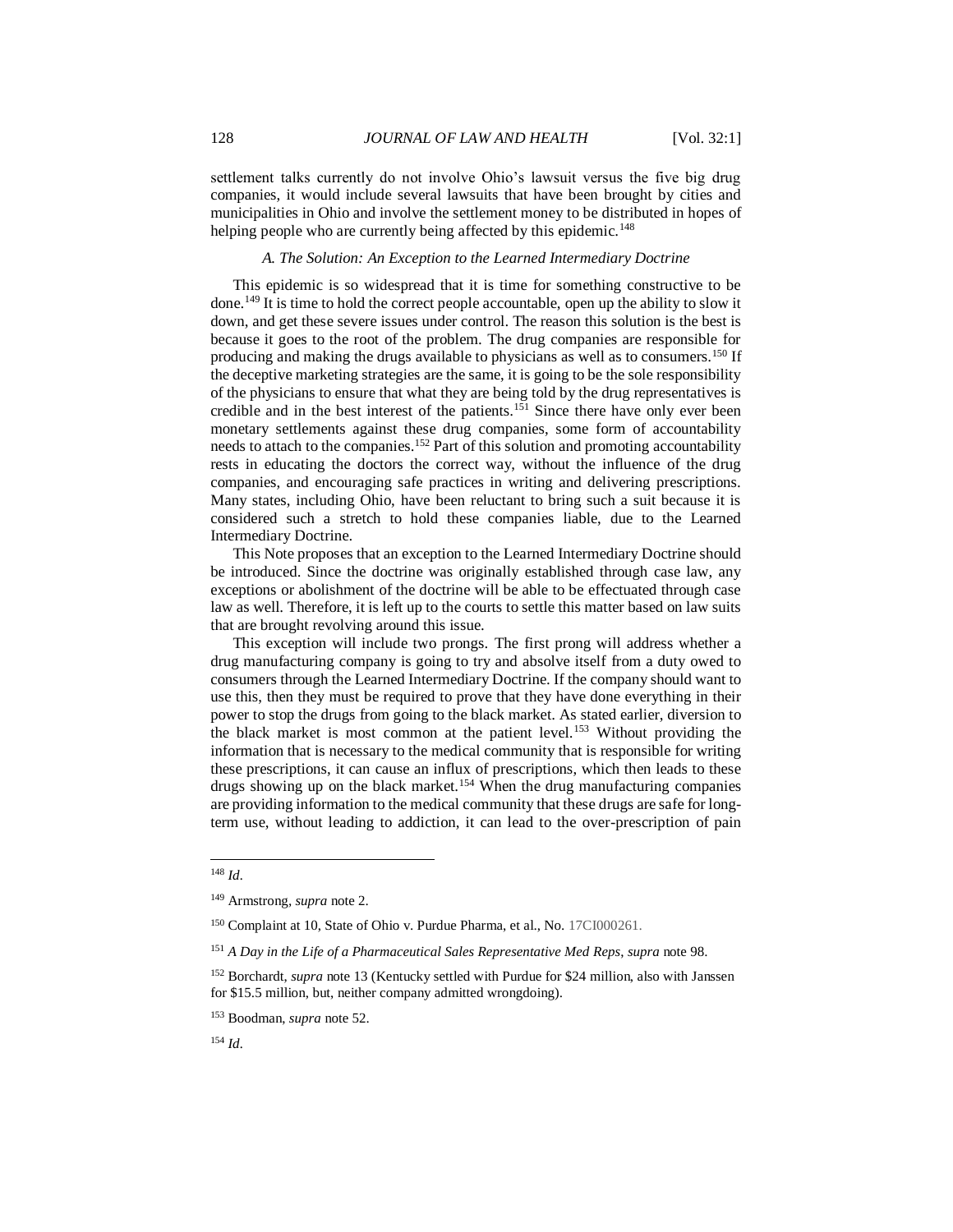medication under the belief that it is safe to do so.<sup>155</sup> By enforcing this prong of the exception, it will ensure that doctors are aware of their prescribing habits and are being much more conscious to that respect because the information is being provided to them directly from the drug representatives and the drug manufacturing companies.

Under this first requirement, this Note proposes that the duty should rest with the drug manufacturers to provide information to the prescribing medical community on how to responsibly prescribe opioids. The duty of a drug manufacturer cannot be absolved if the information that is provided is knowingly wrong. Under this proposal, the standard applied would be that of strict liability. For example, if the drug manufacturing company is found to have been providing false or misleading information, whether intentionally or not, they will not be able to utilize the Learned Intermediary Doctrine as a defense. This will provide an another incentive to ensure that the drug manufacturing companies are doing all that they can to conduct research, educate, and inform their drug representatives and the medical community.

A second prong of this exception will include the requirement that drug manufacturing companies fund continuing education programs for the medical community to whom they provide information. Since the medical community that is in charge of prescribing these opioid pain pills is relying on the information provided from the manufacturers and their representatives, the only way to absolve the manufacturer's duty entirely is to provide another outlet for education. Part of this education plan will be to include education for dealing with chronic pain and pain management without the prescription of opioid pain killers. However, the pharmaceutical companies will be required to bring in independent speakers, so as to ensure they are not giving biased information.<sup>156</sup> As previously discussed, when the pharmaceutical companies are bringing in their own KOLs, they are able to pay these doctors as well as provide them with the information they want to be given out to doctors.<sup>157</sup> This is further problematic because it gives an incentive for these doctors to state opinions based on the amount of money they are being paid instead of what is actually safe for the medical community and their patients.<sup>158</sup>

If both of these prongs are adopted and accepted on a federal level as well as in the state of Ohio, this will be the first of many successful steps towards effectively fighting this epidemic.

While some may make the argument that you cannot completely eradicate drug sales on the black market, my first prong would significantly decrease the diversion because the drug companies and the medical community would be working together. In previous years, it has been the drug companies providing information to the medical community and the medical community acting in unison with that information.<sup>159</sup> However, with my first prong being implemented, it would promote true and correct information as well as information that is in the best interest of the patients.

<sup>155</sup> Complaint at 66 State of Ohio v. Purdue Pharma, et al., No. 17CI000261.

<sup>156</sup> Complaint at 19, State of Ohio v. Purdue Pharma, et al., No. 17CI000261.

<sup>157</sup> *Id.*

<sup>158</sup> *Id.*

<sup>159</sup> Santiago, *supra* note 105.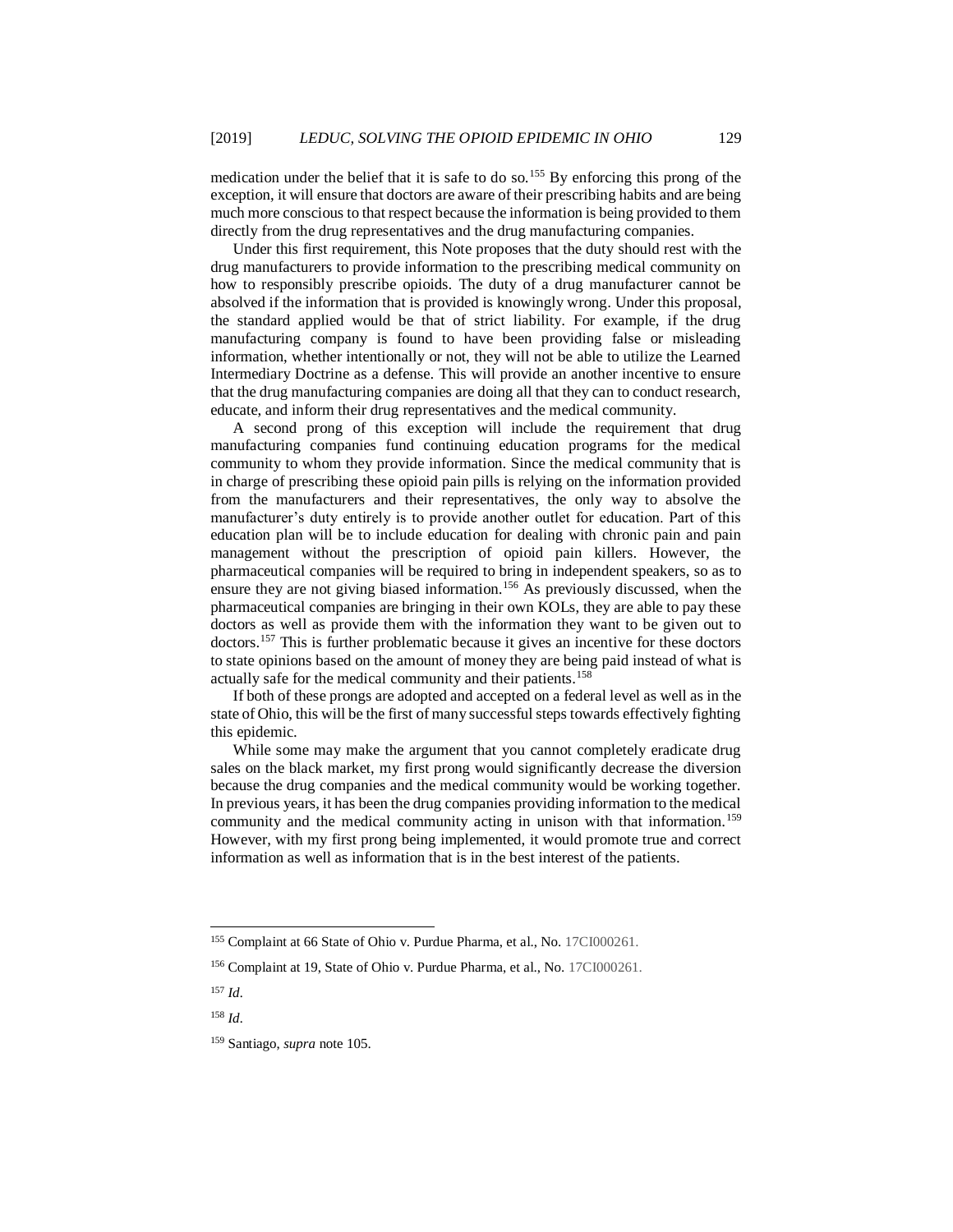#### *B. The United States Supreme Court has the Authority to Make this Exception*

Under federal law, the Learned Intermediary Doctrine provides the same defense to liability that it does under Ohio law. A prescription drug manufacturer does not have a legal duty to warn a consumer of the dangers of a drug as long as adequate warning has been provided to the physician.<sup>160</sup> Since the Supreme Court established this doctrine under case law, the ability to abolish the doctrine or make changes to it is also rests within the courts.

However, the Supreme Court has created several exceptions to this doctrine. Specifically, the Court created an exception in *Edwards v. Basel Pharmaceuticals*, a case where a man had a heart attack when he was wearing two nicotine patches.<sup>161</sup> The widow of the man sued the pharmaceutical company that manufactured the nicotine patch under products liability law.<sup>162</sup> The court in this case held that the Learned Intermediary Doctrine did not apply because the manufacturers were required to provide certain warnings to consumers of certain products.<sup>163</sup> The court further stated that, the learned-intermediary doctrine should not be used to preclude liability, even if the manufacturer had provided adequate warnings to the physician.<sup>164</sup> This ruling by the Supreme Court should reflect overall rulings in products liability cases. If a drug is believed to be one that carries such dangerous side effects that it requires the manufacturer to ensure adequate warning has been given to the consumer, then the manufacturing company should not be able to absolve liability by only providing adequate warning to doctors.

#### *C. The Role of the FDA*

The FDA could also be responsible for allowing any changes to be made to the

doctrine. Since the FDA is the federal agency charged with consumer protection, it is the front runner to be able to establish regulations for prescribing as well as manufacturing prescription pain pills.<sup>165</sup> The FDA decides whether certain products that will be used by consumers are safe for consumption and if any further regulation needs to be created once the products are approved.<sup>166</sup> If the FDA enforced a regulation on drug manufacturers that mandated the manufacturers to go further than just providing adequate warnings to the physicians, then that would eliminate the Learned Intermediary Doctrine altogether in these instances.

The FDA requires manufacturers of nicotine patches and/or nicotine gum to provide adequate warnings not only to physicians but also to the consumers that will be consuming the products.<sup>167</sup> If this were to be applied to prescription drug manufacturers as well, then the drug manufacturers would be responsible for

l

<sup>165</sup> U.S. FOOD AND DRUG ADMINISTRATION*, supra* note 67.

<sup>160</sup> Kane, *supra* note 137.

<sup>161</sup> Edwards v. Basel Pharmaceuticals, ALR 57 A.L.R.5th 793 (1997).

<sup>162</sup> *Id.*

<sup>163</sup> *Id.*

<sup>164</sup> *Id.*

<sup>166</sup> Id*.*

<sup>167</sup> Goetz *&* Growdon*, supra* note 120.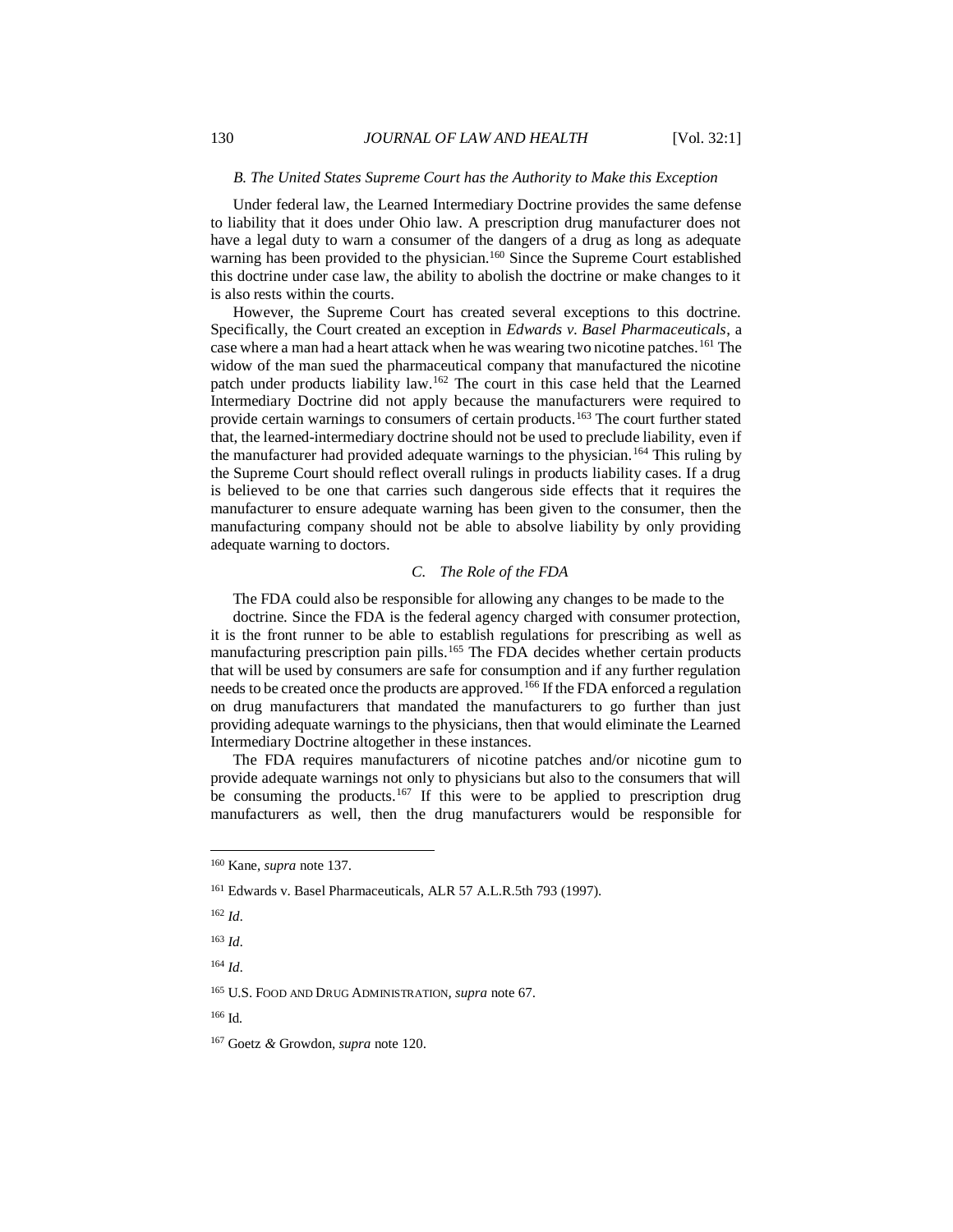providing adequate warnings to consumers that could possibly be prescribed these prescription drugs as well as the physicians that would be prescribing them. If this were to be implemented, it would lead to a decrease in the number of drug related deaths. While it may not happen overnight, and could take some time to develop, it is ultimately encouraging and would result in a cost-benefit analysis that would come out on the side of the consumer. This is what the FDA is charged with doing as the only and oldest consumer protection agency within the United States Federal Government.

### *D. The Ohio Supreme Court has the Authority to Make this Exception*

The Ohio Supreme Court has made several adjustments to the overall application of the Learned Intermediary Doctrine.<sup>168</sup> One exception, which is especially applicable here, gives the defendant a chance to rebut the presumption of inadequate warning.<sup>169</sup> If the drug company can show that an adequate warning would not have made any difference in how the physician decides to prescribe a drug, then proximate cause cannot be met.<sup>170</sup> In this case, the drug company will be absolved of liability for being able to show that whether or not there was adequate warning given, it would have made no difference.<sup>171</sup> The case that set out this exception is different from the current Ohio lawsuit because the physicians were being told that there was no long-term addiction consequences for prescribing these pain pills for chronic pain.<sup>172</sup> If these physicians were aware of the addictive nature and the potential for addiction at the time, it is a likely conclusion that they would have done things differently.

This is another way of showing how the Ohio Learned Intermediary Doctrine has been expanded. Specifically, here, if the manufacturers are able to show the physicians would not have done anything different, then the doctrine can apply. However, if they are not able to do so, then the Learned Intermediary Doctrine should not apply, unless the manufacturers are willing to accept responsibility by providing funding for CME's for physicians and taking the extra steps to ensure the physicians are properly and adequately given information.

Another exception, in *Vaccariello v. Smith & Nephew Richards Inc.*, the Ohio Supreme Court expanded the Learned Intermediary Doctrine to include medical devices as well as prescription drugs.<sup>173</sup> The court reasoned that while the statute specifically defines "ethical drug" and "ethical medical device" separately, there is no indication based on the language of the doctrine itself, and it cannot apply to prescription medical devices.<sup>174</sup> This exception, however, was mainly an expansion of the doctrine in favor of the drug companies, but the Ohio Supreme Court did not extend any procedural protections as this note is suggesting. Even though the doctrine

l

<sup>173</sup> *Id.*

<sup>168</sup> *Vaccariello*, 94 Ohio St.3d 380.

<sup>169</sup> Monroe v. Novartis Pharmaceuticals Corp., 29 F. Supp. 3d 1115 (S.D. Ohio 2014).

<sup>170</sup> *Id*.

<sup>171</sup> *Id.*

<sup>172</sup> Complaint at 66, State of Ohio v. Purdue Pharma, et al., No. 17CI000261.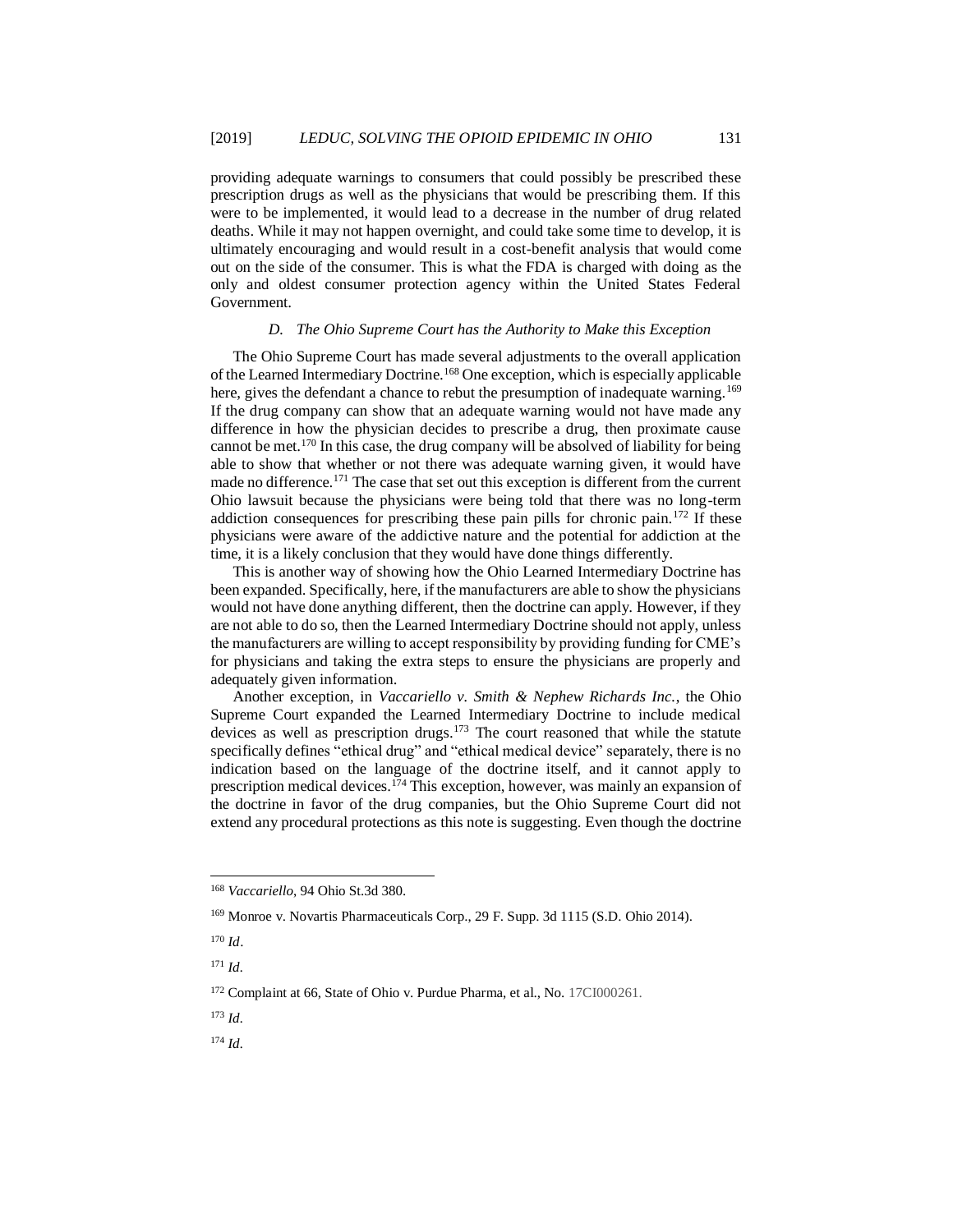was expanded here, it was not in a substantive way, and therefore, the court could and should still carve out the exception that this Note proposes.

In order to allow this solution, the Ohio Supreme Court would again have to find that an exception is warranted. The court has expanded the Learned Intermediary Doctrine and would be able to do so here because it is within the same scope of the language. The court should expand the doctrine to include the exception that while the drug may not be considered defective, in order for the learned intermediary doctrine to apply, the manufacturer must have to show the steps they took.<sup>175</sup>

## 1. Repealing The Learned Intermediary Doctrine

One possible counter argument to this proposed solution is: rather than creating an exception to the learned intermediary doctrine, it could be repealed entirely. This argument has been addressed but has not been accepted in jurisdictions nationwide, as they all still follow and apply the Learned Intermediary Doctrine.<sup>176</sup>

The rebuttal to this argument is the fact that this doctrine under products liability law has been recognized nationwide, as well as on a state by state basis.<sup>177</sup> Every state has some form of the Learned Intermediary Doctrine under their products liability law.<sup>178</sup> Due to its extensive history, repealing this doctrine would be very difficult. The Learned Intermediary Doctrine is also centered in protecting those manufacturers who do in fact provide adequate warnings to consumers, as well as physicians, but somewhere in the chain of communication, something is lost. It is not a bad doctrine that needs to be repealed, but simply needs to be applied in a way that is ensuring the right companies are being held liable and the right companies are being absolved of liability. While this argument certainly makes sense given the context of this Note, this would not be as successful because of the extensive legislative history given to this doctrine and acceptance throughout the United States.

Another reason that appealing this doctrine would not be effective is because of the new Direct to Consumer advertising ("DTC advertising"). DTC advertising is an up and coming form of advertising that eliminates the need to warn physicians, which would eliminate the need for the learned intermediary doctrine altogether.<sup>179</sup>

#### 2. Punishment this Late would be Ineffective

Presumably, drug manufacturers might say that they should not be punished at this point because the damage has already been done. Without any further negative acts continuing to add to the problem, what is punishing them going to do? Also, it has already been shown that at least one of the pharmaceutical companies involved in Ohio's lawsuit and several of the other state lawsuits, Purdue Pharma, has made settlements with the federal government.<sup>180</sup> Purdue Pharma has also put a drug onto

<sup>175</sup> Ohio Rev. Code Ann. §2307.76(C) (West 1988).

<sup>176</sup> Goetz *&* Growdon*, supra* note 120.

<sup>177</sup> *Id.*

<sup>178</sup> *Id.*

<sup>179</sup> *Id.*

<sup>180</sup> Alana Semuels, *Are Pharmaceutical Companies to Blame for the Opioid Epidemic?* THE ATLANTIC (November 11, 2013),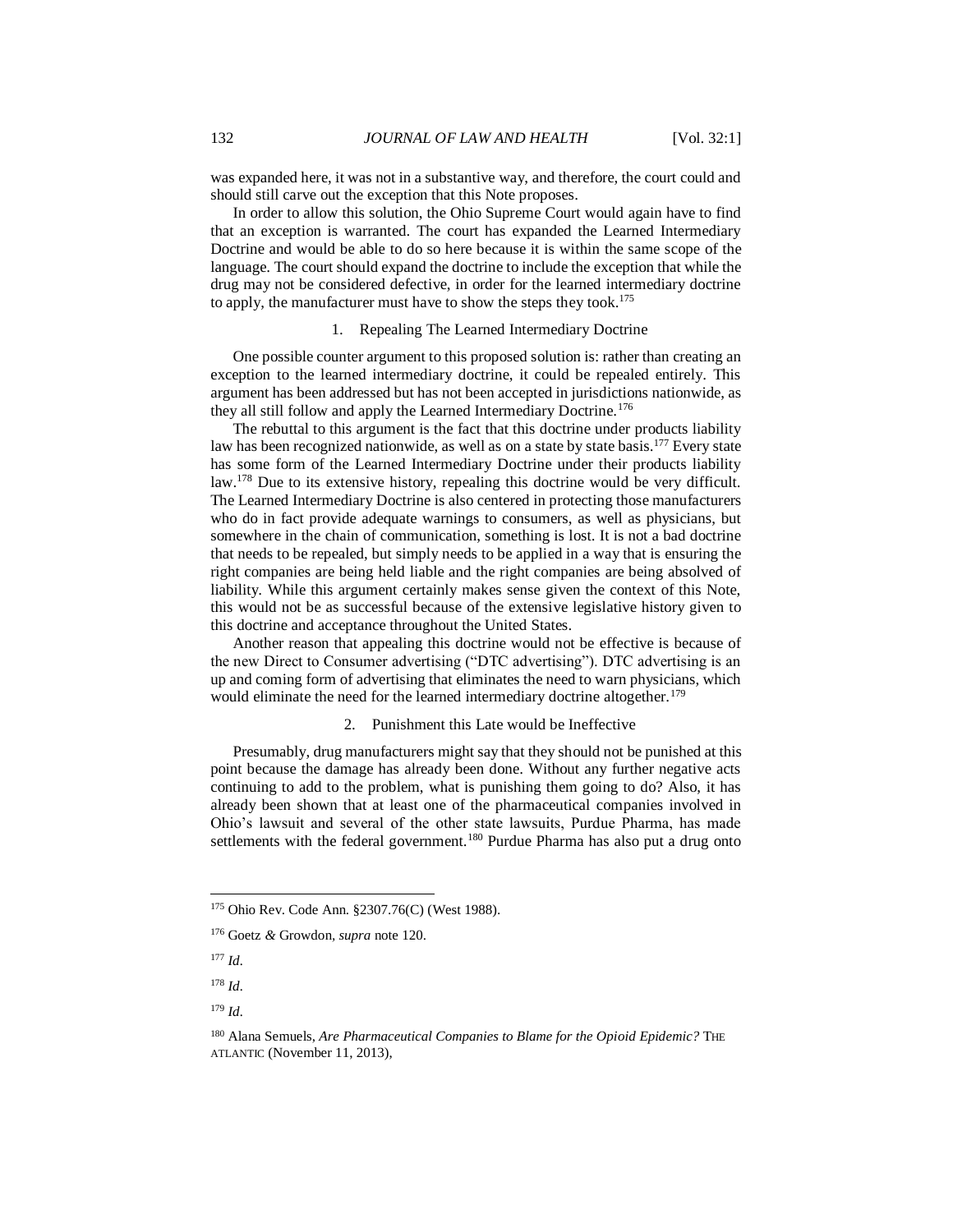the market that is less-addictive than Oxycodone and has the same effect as far as pain relief.<sup>181</sup>

Although these companies have already created the danger and it is living out in society as we speak, there has yet to be a response from them.<sup>182</sup> While it is also in the hands of the physicians and the medical community who prescribe these opioid pain pills, in holding the drug companies liable for deceptive practices, it will force them to act in a positive way. It will require them to ensure that the physicians and the medical community they are in fact contacting are not prescribing in a way to allow excess pills to end up on the streets or in the hands of addicts.<sup>183</sup> It will ensure that if these physicians are to be held responsible and the duty falls to them, they are being provided the adequate and correct information about what the effects of these opioid pills have.<sup>184</sup> Furthermore, it will ensure that they be provided that information from an independent third party.<sup>185</sup> Finally, CME programs are very relevant and necessary in the medical community, but it is not reasonable to suggest taxpayers bear the burden to fix a public health problem when it is caused by these billion dollar companies.<sup>186</sup>

## IV. CONCLUSION

There is no doubt that the Country as a whole is suffering from this severe and debilitating epidemic. States like Ohio are complicated, deeply intertwined, and continuing to get worse, not better. What is very clear within this ongoing epidemic, is that something more needs to be done, and it needs to be sooner rather than later. When large pharmaceutical companies are preying on consumers and their physicians through deceptive tactics<sup>187</sup> and they are able to avoid the blame for their actions,<sup>188</sup> there needs to be consequences. These deceptive marketing practices not only led to the opioid epidemic but have also been the background for rapidly increasing the seriousness of the epidemic. This Note has discussed the ways that have already been proposed, from allowing Narcan to be carried and bringing awareness to the epidemic. Even after these proposals have been implemented though, they are still not successful in stopping or even decreasing the amount of deaths from overdoses we are seeing each and every year. With several states now realizing that the drug pharmaceutical companies are at the core of this problem, more and more states are bringing law suits against them in an attempt to hold them accountable.

l

<sup>184</sup> *Id.*

https://www.theatlantic.com/business/archive/2017/06/lawsuit-pharmaceutical-companiesopioids/529020/.

<sup>181</sup> *Id.*

<sup>182</sup> Borchardt, *supra* note 13.

<sup>183</sup> *A Day in the Life of a Pharmaceutical Sales Representative Med Reps*, *supra* note 98.

<sup>185</sup> *Independent Medical Education Funding and Application*, *supra* note 145.

<sup>187</sup> Complaint at 66, State of Ohio v. Purdue Pharma, et al., No. 17CI000261.

<sup>188</sup> Ohio Rev. Code Ann. §2307.76(C) (West 1988).